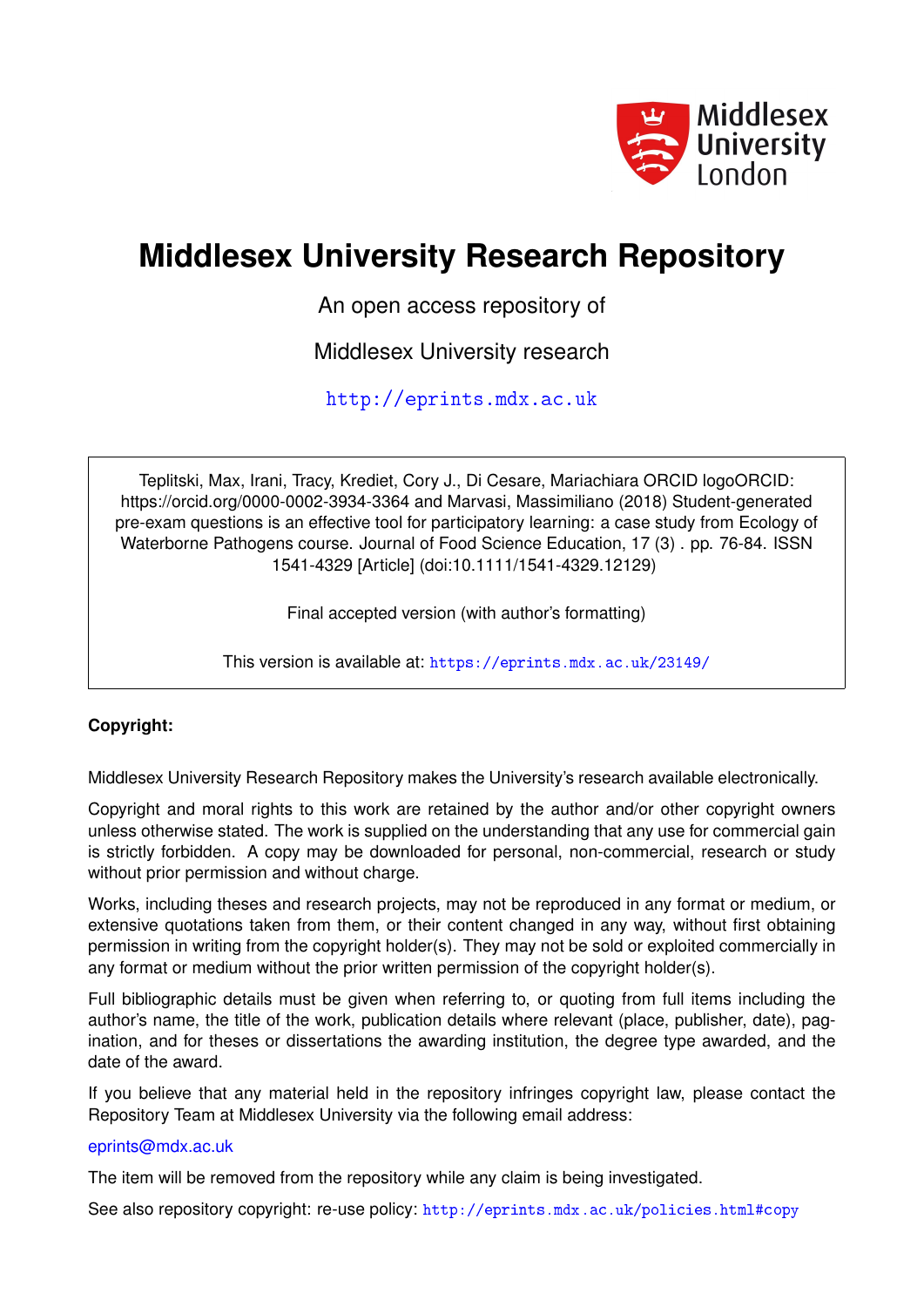| $\mathbf{1}$   | Student-generated pre-exam questions is an effective tool for participatory                                                                                      |
|----------------|------------------------------------------------------------------------------------------------------------------------------------------------------------------|
| 2              | learning: A case study from Ecology of Waterborne Pathogens course.                                                                                              |
| 3              |                                                                                                                                                                  |
| $\overline{4}$ |                                                                                                                                                                  |
| 5              | Max Teplitski <sup>1</sup> , Tracy Irani <sup>3</sup> , Cory J. Krediet <sup>1,4</sup> Mariachiara Di Cesare <sup>2</sup> , Massimiliano Marvasi <sup>1,2*</sup> |
| 6              |                                                                                                                                                                  |
| $\tau$         | <sup>1</sup> Soil and Water Science Department, University of Florida, Gainesville, Florida, United States                                                       |
| 8              | of America                                                                                                                                                       |
| 9              | <sup>2</sup> Department of Natural Science, Middlesex University, London, United Kingdom.                                                                        |
| 10             | <sup>3</sup> Department of Family, Youth and Community Sciences, University of Florida, Gainesville,                                                             |
| 11             | Florida, United States of America                                                                                                                                |
| 12             | <sup>4</sup> Department of Marine Science, Eckerd College, St. Petersburg, Florida, United States of                                                             |
| 13             | America                                                                                                                                                          |
| 14             |                                                                                                                                                                  |
| 15             |                                                                                                                                                                  |
| 16             | * Corresponding author                                                                                                                                           |
| 17             | E-mail: m.marvasi@mdx.ac.uk                                                                                                                                      |
| 18             |                                                                                                                                                                  |
| 19             |                                                                                                                                                                  |
| 20             | Short title: Learning gains from question design                                                                                                                 |
| 21             |                                                                                                                                                                  |
| 22             | Conflict of interests: Authors declare not conflict of interests.                                                                                                |
| 23             |                                                                                                                                                                  |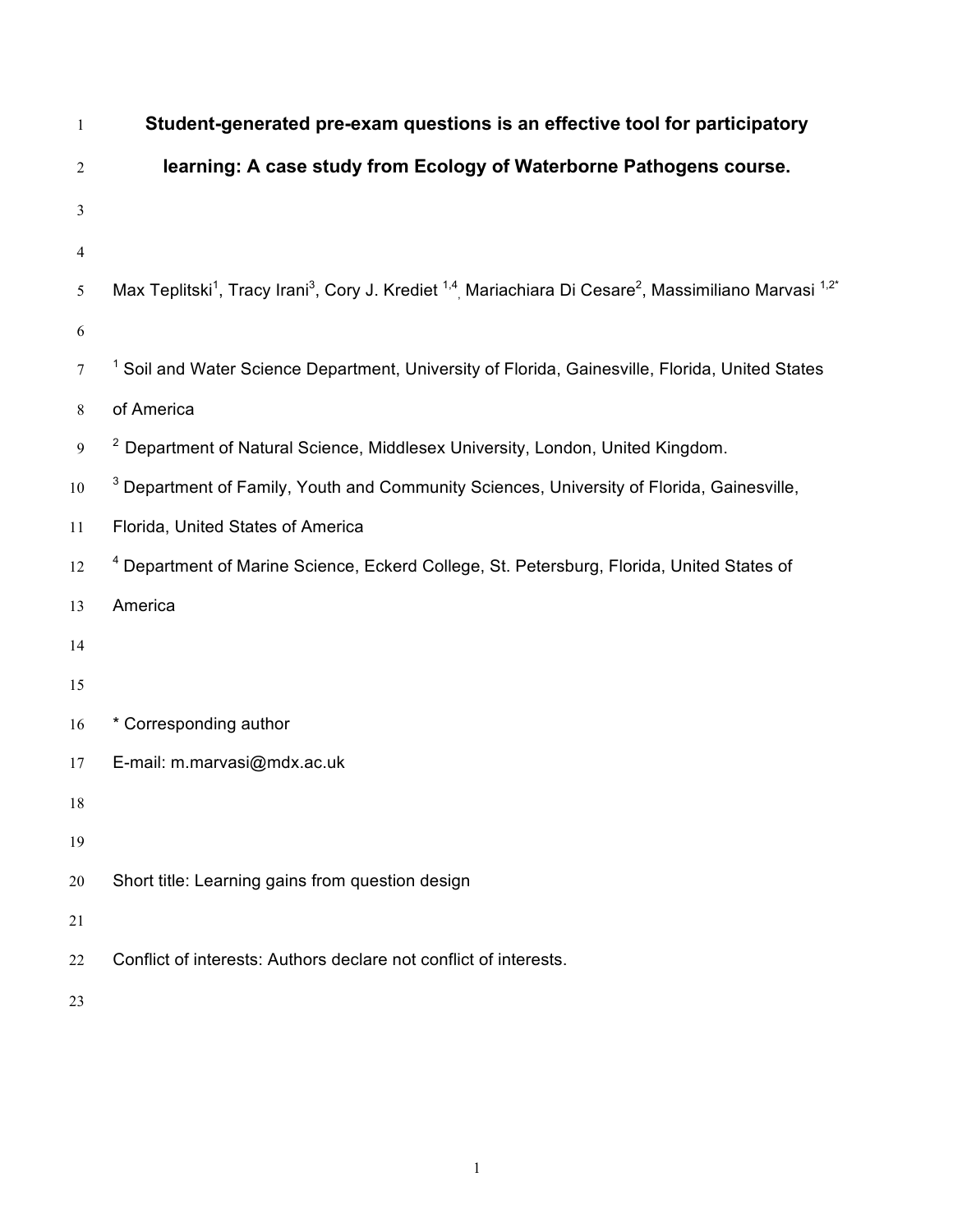### **Abstract**

 This multi-year study helps elucidate how the instructional practice of student-generated questions support learning in a blended classroom in STEM subjects. Students designed multiple-choice pre-exam questions aimed at higher levels of learning, according to Bloom's taxonomy. Student-generated questions were edited by the instructor and then discussed by the students in the classroom and in an online forum. We tested the hypothesis that this intervention improves student learning, measured as student achievement on the exam following the intervention, and compared to student achievement on the traditional exam (prior to which a review session focused on instructor-led recitation of the key concepts). Following the intervention in all years, average grade on the post-intervention exam increased by 7.44%. It is important to point out that not all students benefited equally from this activity. Students who 35 were in the  $4<sup>th</sup>$  quintile (60-80%) based on the results of the first exam demonstrated the highest achievement improving their performance on average by 12.37% percentage points (measured as a score on the second exam). Gains were not observed in the semesters when the intervention was not implemented. In this study we provided students detailed instructions on how to design questions that focus on testing higher levels of learning.

- 
- 

 *Keywords*: undergraduate, collaborative/cooperative learning, assessment, student-centered learning, quizzing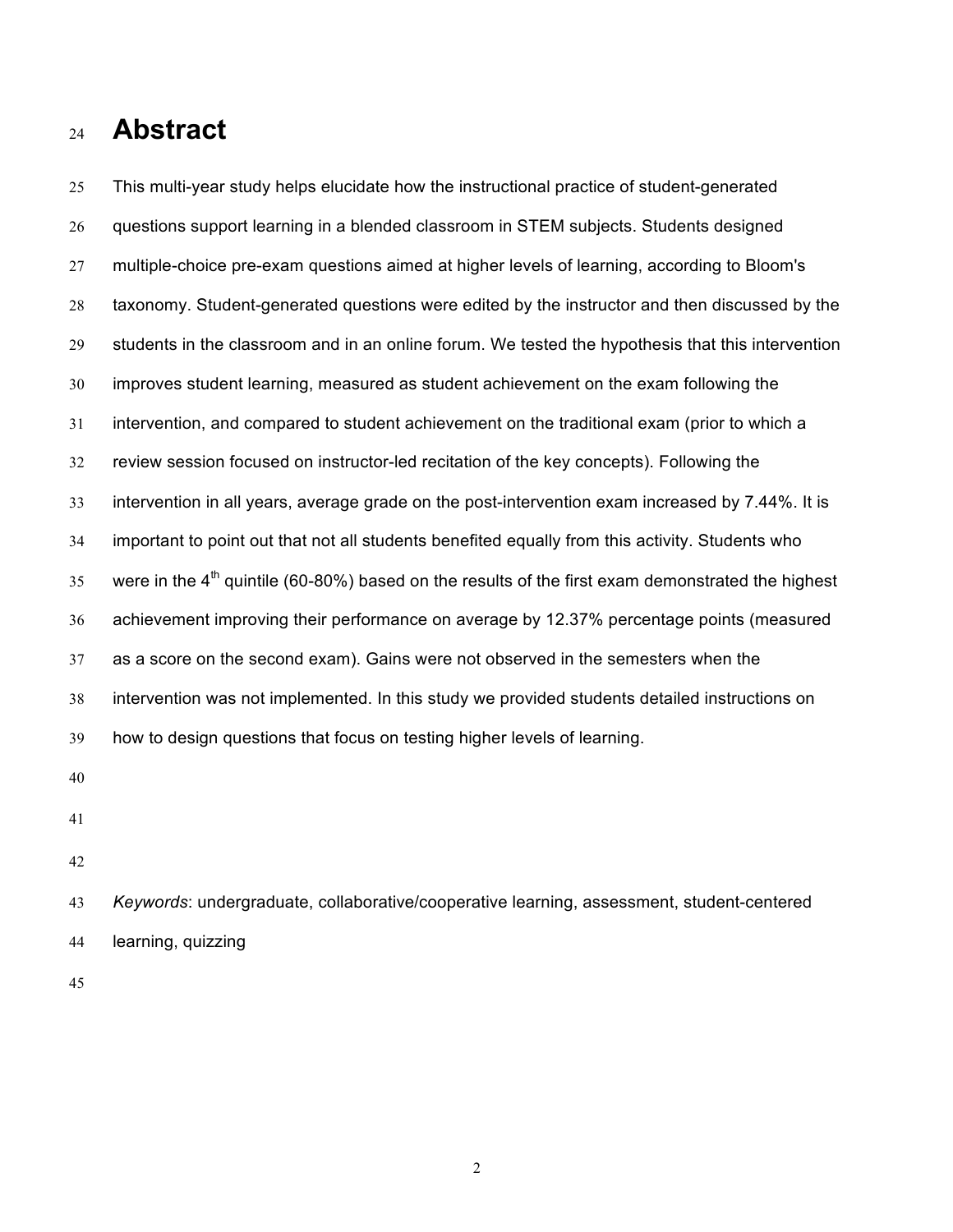# **Introduction**

 In recent years, it has become clear that student-centered and inquiry-driven approaches to learning are successful strategies to significantly obtain improved learning gain in science, technology, engineering and mathematics (STEM) subjects (Knight and Wood 2005; Wood and Knight 2004). This realization has led to the increasing popularity of more interactive teaching approaches, among which "flipped classroom" is one of the available tools. Flipped classroom is an educational approach in which students spend a considerable amount of out-of-class time watching pre-recorded lectures, completing reading assignments and being engaged in various web-based asynchronous activities. In a flipped classroom, face-to-face time is used for individual inquiry and collaborative activities to clarify concepts and contextualize knowledge through application, analysis, planning and researching solutions. During this time, instructors act as learning coaches rather than teachers (O'Flaherty and Phillips 2015). A number of instructors have also adopted a "blended" approach, where elements of the flipped classroom are combined with the more traditional expository educational approaches (Morin 2014; O'Flaherty and Phillips 2015).

 Flipped classrooms have been shown to be effective in promoting learning gains, and students generally feel positive about their experiences (Morin 2014; O'Flaherty and Phillips 2015). However, despite their benefits, flipped and also blended classrooms have some logistical drawbacks. Because meaningful pre-class activities are a must (Morin 2014), these approaches require significant investment of the instructor's time. McLaughlin and others (2014) estimated that instructors spend approximately 30% more of their time to prepare for flipped classes compared to traditional lectures (McLaughlin and others 2014). Instructors need additional time to tape, edit and update pre-recorded lectures, develop asynchronous activities that take place outside the classroom and plan face-to-face exercises (O'Flaherty and Phillips 2015; Spangler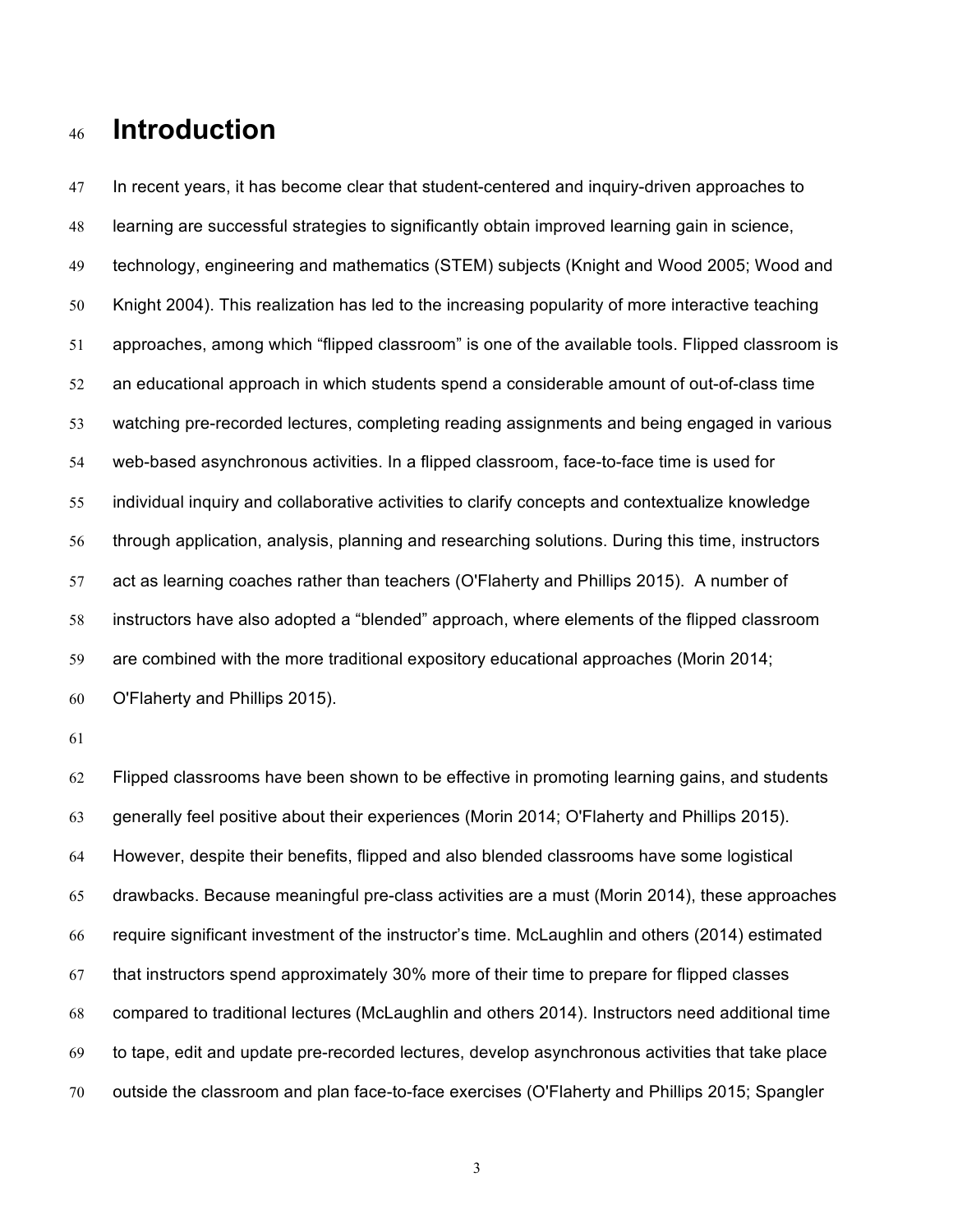2014). Preparation of quiz test banks is also a major time investment by the instructor (O'Flaherty and Phillips 2015). Several studies identified student-led generation of question banks as an opportunity not only to save the instructor's time and institutional resources, but also to engage students more deeply into the learning process (Bottomley and Denny 2011; Hardy and others 2014; Rhind and Pettigrew 2012). With this study, we aimed to test the effectiveness of student-generated multiple-choice question banks in enhancing learning in a blended classroom.

 It is commonly recognized that the act of creating questions enhances learners' understanding of course materials and promotes deep learning (Draper 2009; Rosenshine and others 1996). Students who wrote questions tended to outperform their peers (Foos 1989). Student-generated questions that involved higher cognitive skills (compared to a simple recall) have been linked to self-directed learning and improved conceptual understanding (Chin and others 2002). 84 However, studies also point to the fact that for this activity to be productive, it has to be properly contextualized (Bottomley and Denny 2011; Hardy and others 2014; Nicol 2007; Nicol and Macfarlane-Dick 2006; Rhind and Pettigrew 2012). For example, in the experiments of Rhind et al (2012) conducted in three courses of a veterinary curriculum over a two-year period, students were directed to develop questions that were submitted into an on-line bank without being evaluated (Rhind and Pettigrew 2012). In only 1 of 6 experiments, the correlation between 90 answering questions submitted by peers and the exam grade was significant ( $p$ <0.05), despite the fact that over 80% of students agreed that developing original questions and answering questions developed by others helped improve understanding of the material. Students in this study submitted and answered only two multiple-choice questions, and the quality of the student-generated questions was not evaluated. Hardy and others (2014) in a three-school UK study encompassing courses in Physics, Genetics and Chemistry reported only modest, but nevertheless positive, impact of writing and reviewing exam questions on the end-of-term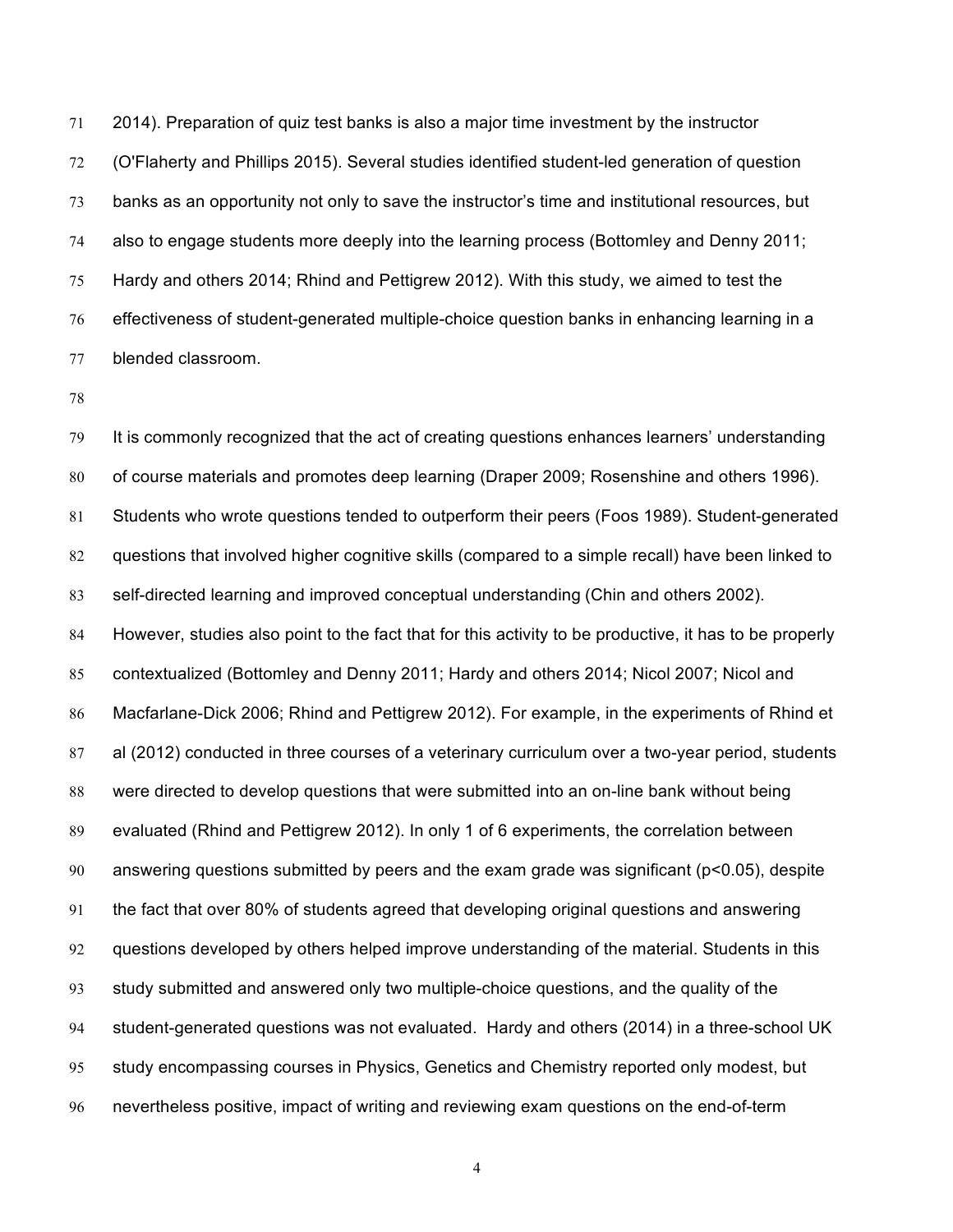performance (Hardy and others 2014). As was in the study of Rhind (2012), participants in the Hardy (2014) study submitted a limited number of un-moderated questions (between 1 and 2), however, students were required to answer or evaluate between 2 and 20 questions submitted by their peers. Hardy and collaborators (2014) hypothesized that monitoring the quality of the questions that students submit may have improved learning gains. Bottomley and others*,* 2011 reported that when over one hundred biomedical students were asked to develop own multiple choice questions, over 90% of the questions represented the lowest two of Bloom's taxonomy (Bottomley and Denny 2011). However, if students were specifically instructed to write multiple choice questions representing higher levels of Bloom's taxonomy, they did so (Bates and others 2014). Thus, it appears, that for this exercise to result in learning gains, students have to engage at multiple higher level tasks, such as creation of the more sophisticated questions, engagement with questions developed by their peers and obtaining timely feedback.

 It is also reasonable to hypothesize that learning gains resulting from the construction of exam questions could be due to the ability of students to recall significantly more information on the final test if they were subjected to intermediate self-administered tests prior to the final examination (Glover 1989). Both the types of the tests and recall activities have an impact on learning. For information that is not complex (i.e. memorization and recall of word pairs in English and in a foreign language) learning gains are most improved with a repeated retrieval practice (Karpicke and Roediger 2008). For complex information, where the ability to recall certain information requires memorization (or thorough understanding) of the context, retrieval has to modify the information in memory, rather than storing it unchanged (Bjork and others 2015). Furthermore, it involves either an elaboration of the memorized material (Mcdaniel and Fisher 1991) or requires a certain level of "desirable difficulty" (a condition that initially slows down knowledge acquisition, but improves long-term retention and transfer of knowledge), which can be achieved when the recall activities are reasonably complicated (Bjork and others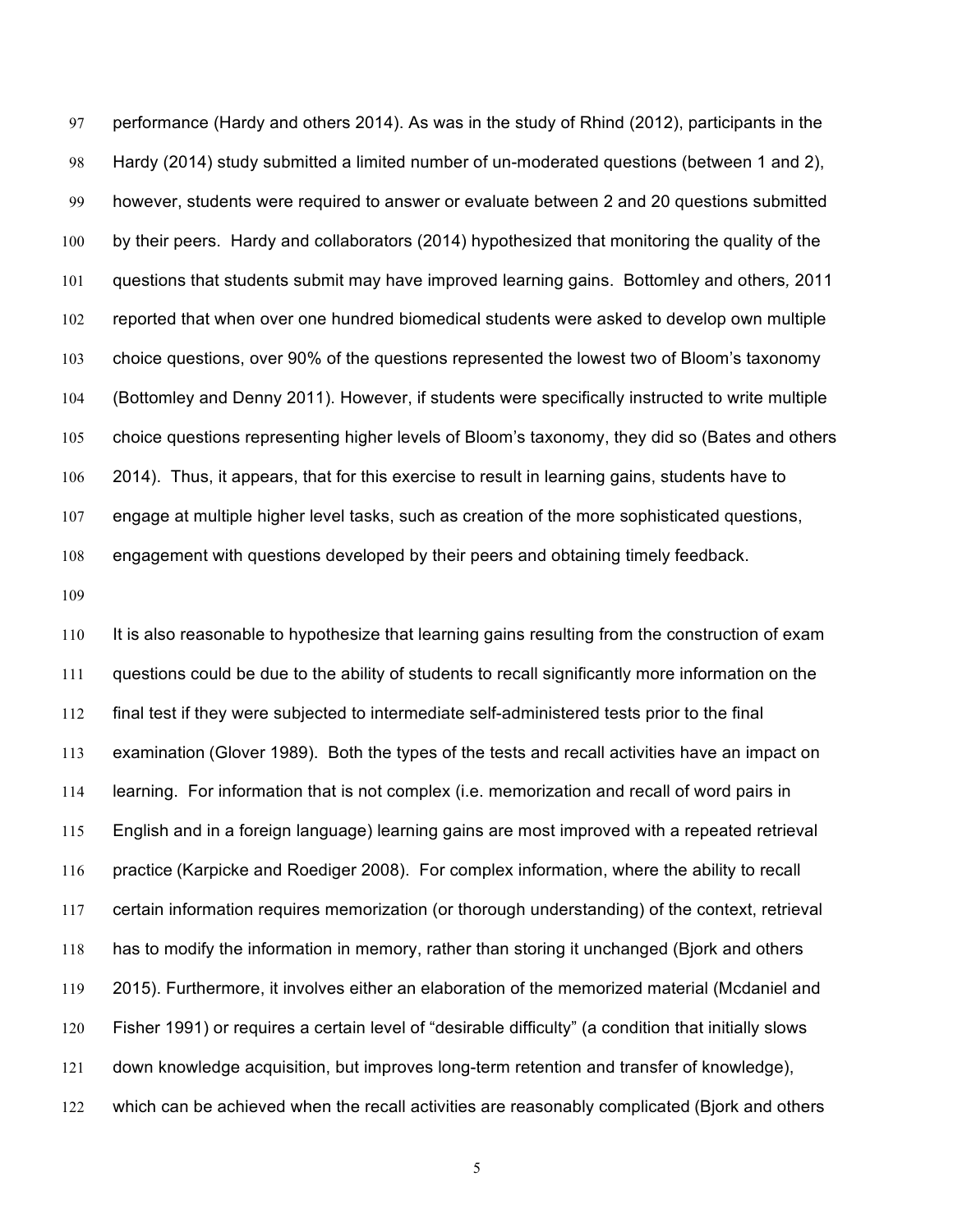2015). Therefore, the aim of this study was to test whether student's generation of multiple- choice questions could result in robust learning gains that are similar to those observed in studies of the testing effect and without the undesirable effects of anxiety and biases observed in previous studies (Bjork and others 2015; Kromann and others 2011; Nguyen and McDaniel 2015) This activity required not only a simple recall of information, but a thorough understanding of the tested material and additional information.

 In addition to asking students to develop and submit questions on-line, we wanted to further capitalize on this learning opportunity and instructed students to use questions that were developed by their peers and posted within an e-learning platform for self-paced quizzes. The most difficult questions were discussed during two one-hour class periods. Self-paced and un- graded pop quizzes were shown to be effective learning tools, which confer the benefits of the activity without the negative impact of stress and anxiety (Khanna 2015).

# **Methods**

#### **Ethics Statement**

 All survey questions and the study design were reviewed by the University of Florida Institutional Review Board. All study participants gave written consent to take part in the study. Consent letter was drafted by T.I. (who was not the course instructor), and were administered by a third party. Whether or not students gave their consent to participate in the study was not revealed to the course instructors until after the final grade for the course was finalized and submitted. University of Florida Institutional Review Board reviewed the consent procedure. 

#### **Participants**

This experiment was conducted in the course "Ecology of Waterborne Pathogens", which is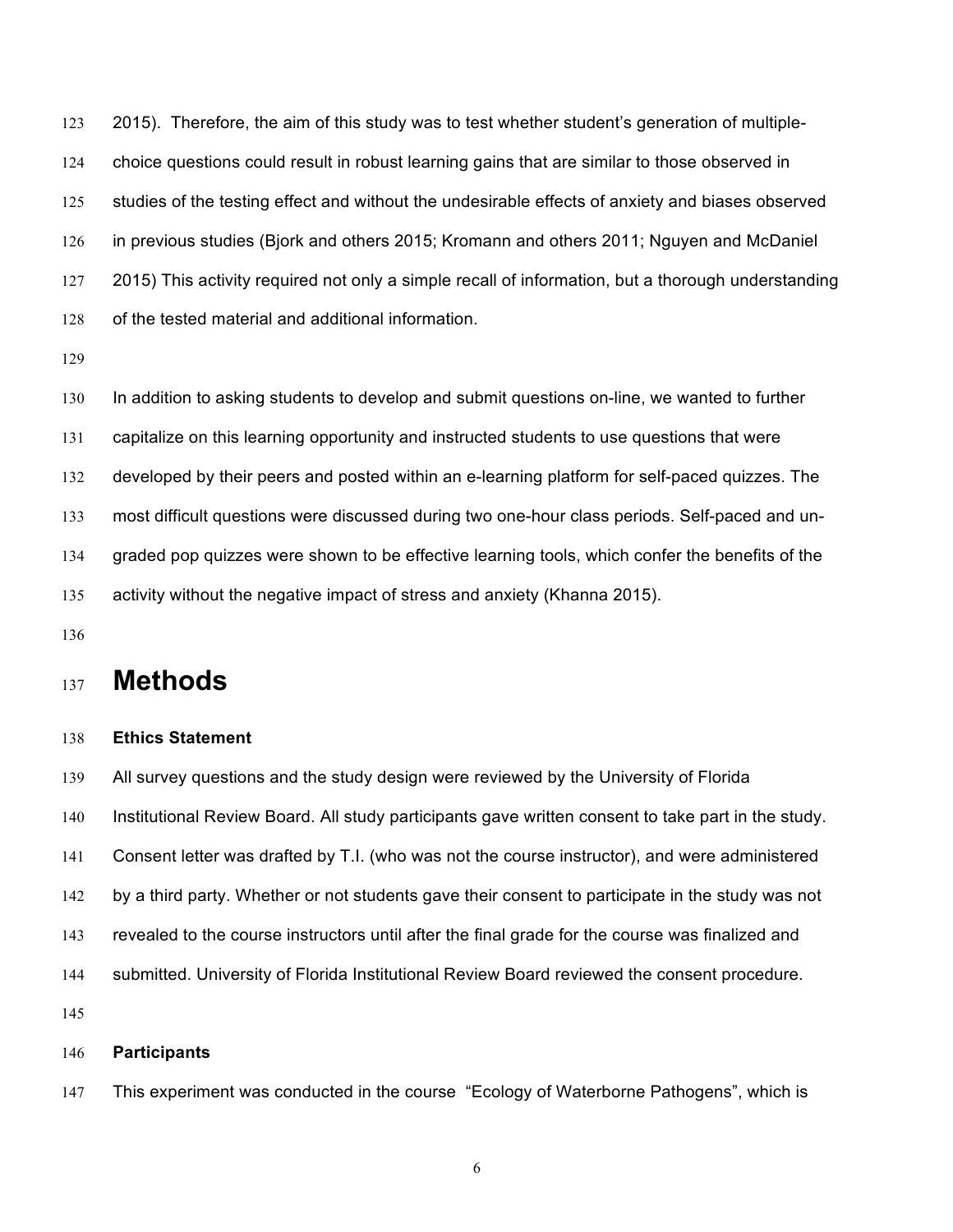taught once a year. This course is an approved elective for Biology, Microbiology, Soil and Water Science majors. Over the duration of the experiment, 162 students chose to participate 150 in this study from 2009 to 2015 (of them, ~55% where female and ~45% male). Development of the pre-exam questions for the bank and performance on exams were graded activities in the course. Two control cohorts, enrolled in the course in 2009 the year prior to the intervention consisted of 32 students, and the 2015 cohort included 30 students.

#### **Course Design**

 The course included traditional lectures, in-class discussions, pre-recorded on-line instructional videos, weekly on-line discussions, a nine-week long investigation of a simulated outbreak and an activity in which students constructed multiple-choice questions. Approximately two weeks 159 prior to the first class, the instructor emailed students a list of suggested course topics, and students ranked them according to their interest in the subject. Based on the results of the 161 students' votes, more or less time was allocated to certain topics. Some topics (food safety, urban microbiology and diseases of aquatic animals) were not discussed in all years, however, these topics were typically covered in the third module of the course (after the second exam). The first module typically included surveys of outbreaks of water- and foodborne illnesses, environmentally-transmitted pathogens (including emerging and re-emerging pathogens), sample collection and preparation, culture-based methods for pathogen isolation and detection, physiological, immunological and nucleic acid-based detection and characterization, source- tracking of human pathogens, a survey of environments where pathogens survive (soil, air, water, plant-associated environments). Upon completion of the first module, students completed the first exam. During the second module, the following topics were typically covered: biofilms and microbial cell-to-cell signaling, evolution of antibiotic resistance and virulence, pathogens as prey, microbiological components of water quality, indicator organisms, drinking and waste 173 water treatment and disinfection. At the end of the second module students completed the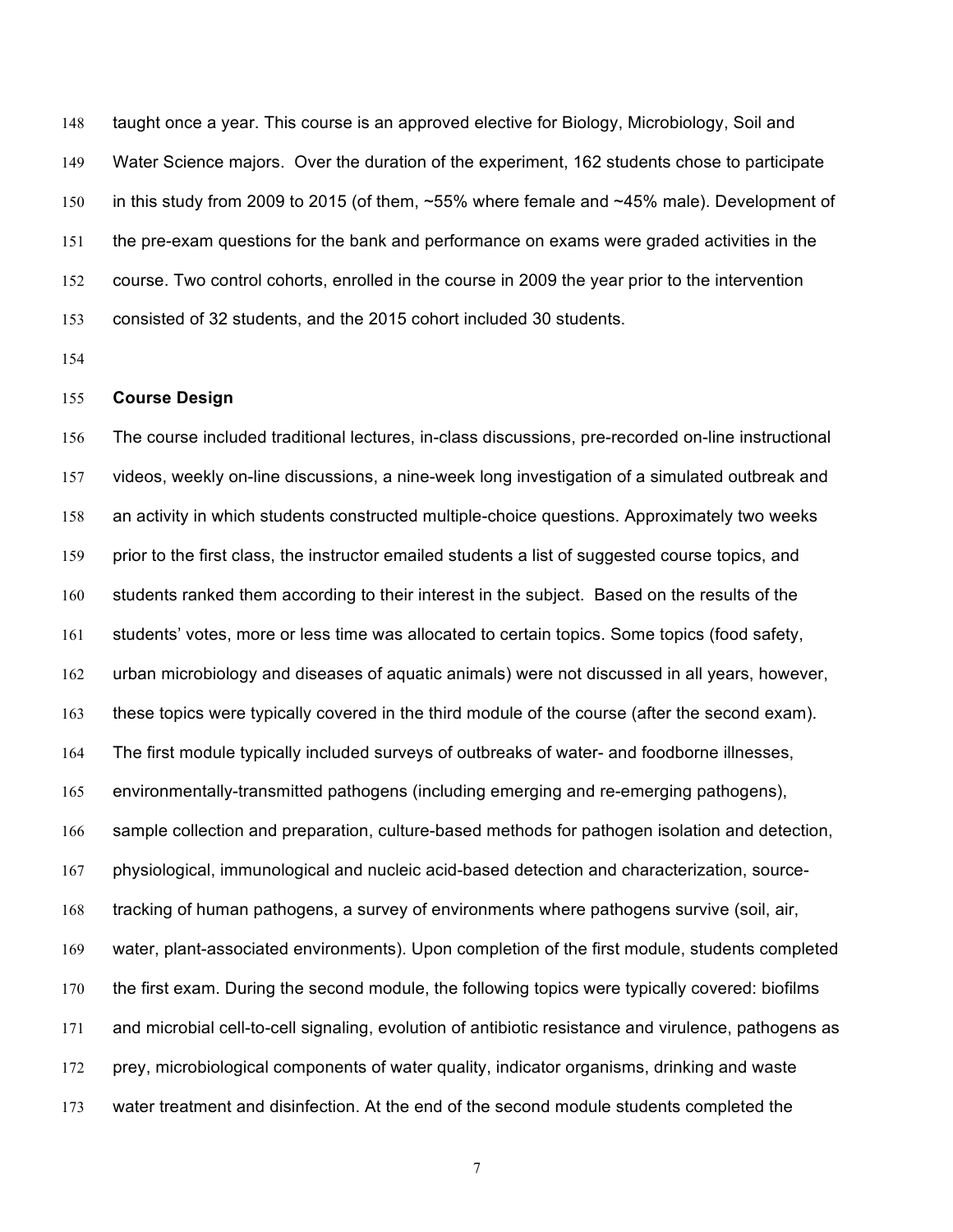second exam (Figure 1).

#### **Study Design**

177 As mentioned above the course was divided into three modules. The assessment structure is shown in Figure 1. From 2010 to 2012 the intervention was implemented before Exam 2. In 2015, an additional control was introduced: the intervention was implemented before a third exam instead of the Exam 2. For the intervention, students were instructed to design 20 multiple-choice questions. Prior to the assignment, a 15-minute presentation about Bloom's taxonomy of learning was offered in class by one of the instructors. Students also received a handout summary of the presentation, and examples of questions that would not be accepted for credit. Students were instructed that less than 20% of their questions could represent the lower two domains of Bloom's taxonomy and that True/False questions (even when disguised as multiple-choice questions such as: "Which of the following four statements is correct...") would not be accepted for credit. Students were also instructed that questions based on a single power-point slide from lectures would not be accepted for credit, thus forcing them to tap into higher levels of learning. Questions had to be scientifically accurate and grammatically correct, and stems of questions had to be based directly on the topics that were discussed during the second module, although integration of the topics from the first module was also encouraged (see, for example, Questions 1, 6 and 8 in the Table 1). These criteria were used for grading the questions that students submitted. All questions, without the answers, were posted by students in the e-learning system to be accessible to all students. Through the duration of this study, the institution used two different e-learning platforms (Sakai and Canvas). However, because functionalities of the two platforms were similar, this was not considered as a variable that impacted the outcome of the study. Students were offered an opportunity to send some or all of their questions for the instructor's formative feedback prior to posting them (and approximately a third of students took advantage of that opportunity). The instructors provided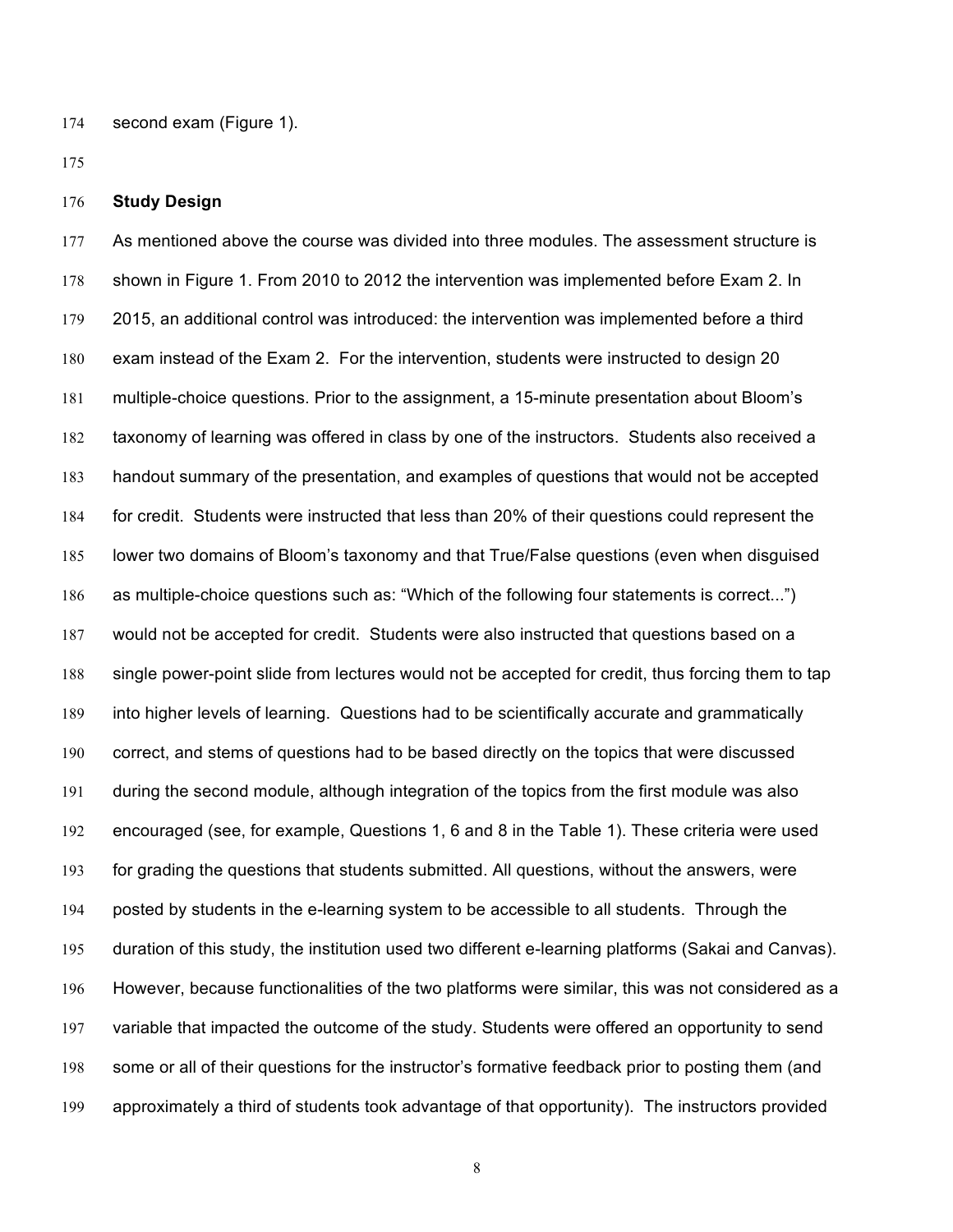feedback and graded the posted questions prior to the exam. As the questions were submitted 201 in the e-learning system without the answers, all students were encouraged to use them for self- paced tests (not graded by the instructors), and approximately 80 of the most difficult questions were discussed during two class periods prior to the exam, however review was offered in all sections. None of the questions that were discussed during the review session were included in the actual exam.

#### **Exam and Assessment**

 All questions from Exam 1 were designed by the instructor. Exam 1 consisted of multiple- choice questions and a list of five questions for short essays from which students selected three 210 to answer. Multiple-choice questions accounted for  $\sim$ 70% of grade, while short essays made up the rest. Approximately 80% of the multiple-choice questions on the first exam were the same 212 for the three semesters in which the intervention took place; there was only  $\sim$  50% overlap between questions on the first exam in the semesters when the intervention took place and in 214 the two semesters prior to the intervention.

 The second exam consisted of 20 questions, ~75% of them were drawn from over 600 217 questions submitted by the students to the question bank during that semester, and  $\sim$ 25% of the questions were designed by the instructor. Questions developed by students were edited by the instructor for clarity and grammar. Multiple-choice questions offered by the instructors in the semesters when the intervention took place were essentially the same. In the year prior to the intervention, all questions were designed by the course instructors. To accommodate a variety of learning styles, students had a choice to complete multiple-choice or short essay questions on the second exam; students self-selected which version of the exam to take. Essay exams included a "menu" of 15-20 questions, from which students selected 10-12 to answer. Each question required a clear understanding of at least 2 different concepts discussed throughout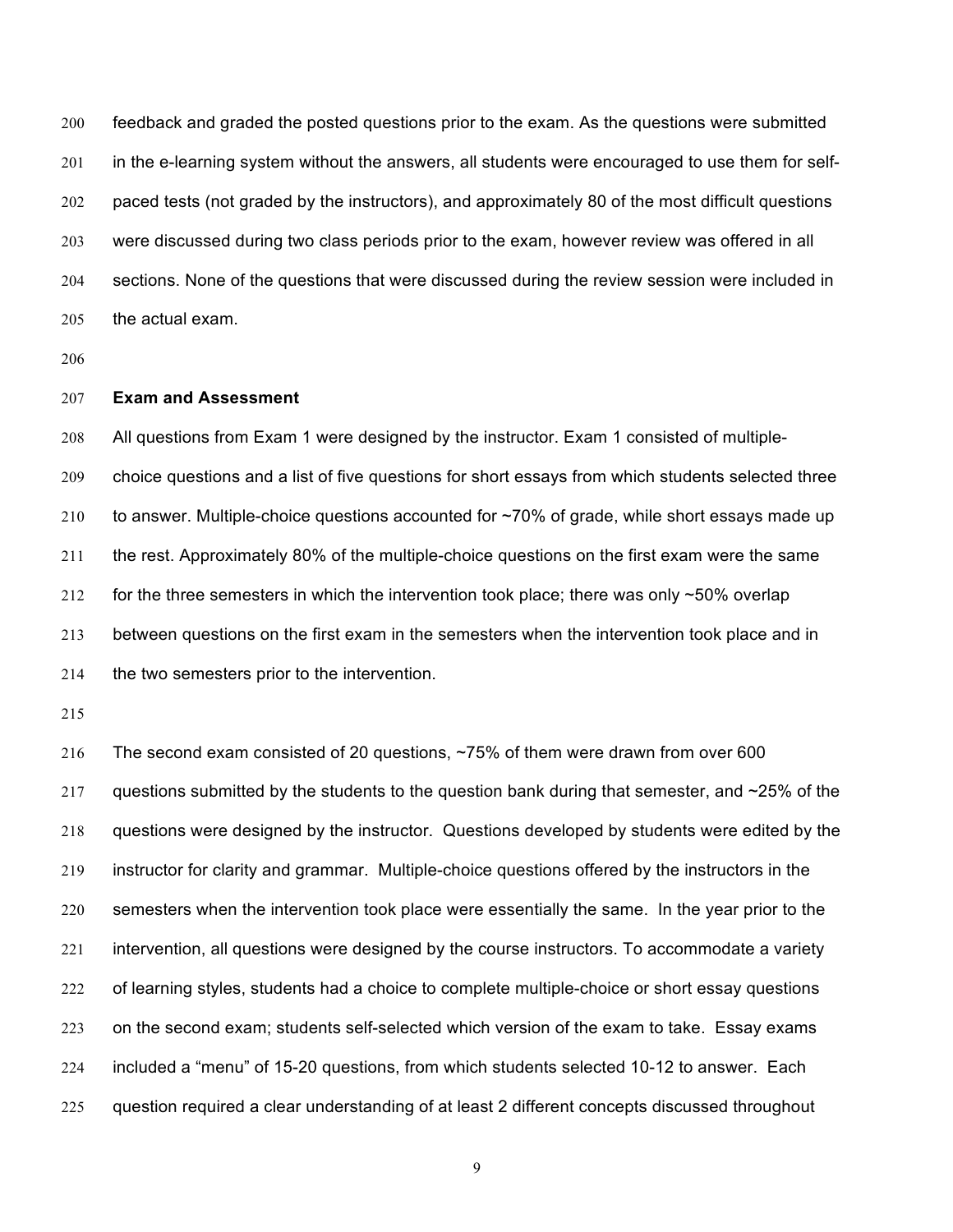the course. For example, "We have discussed several examples of water quality indicators. 227 Can indicator organisms be used in programs aimed at controlling accidental or opportunistic waterborne pathogens (such as *Aeromonas, Vibrio cholera, Vibrio vulnificus*)? Why or why not?"; "How would you use multiplex PCR to identify subspecies of *Salmonella*? Design primers for this experiment, include picture of the gel that you expect will result from this PCR experiment. Make sure to include all appropriate positive and negative controls. In addition to multiplex PCR targeting genes you identified as important, what 3 other genetic techniques could be used to distinguish between subspecies of *Salmonella*? Why? What would the data look like (provide examples of gels)?", "Resistance to antibiotics is often associated with acquisition of the new genes and functions. Please provide 3 hypothetical scenarios in which loss of a gene or a mutation of a gene within the core genome would increase resistance of a 237 pathogen to antimicrobials." Mastery of the same concepts was required to complete multiple choice (MC) exams. Over the duration of this study, approximately 40% of students chose to take the essay version of the exam. All exams were graded and moderated by the two instructors in the course to ensure consistency (with the exception of one semester prior to the intervention). Essays were graded based on whether students demonstrated understanding of individual concepts, ability to integrate them and to provide clear, concise and accurate answers. When achievements of students who took the essay or multiple-choice exam were compared, no statistically significant differences were observed. Students' achievement on the second exam was compared with their achievement on the first exam. As a control, there was a formative pre-exam review session prior to the first exam, in which the instructor led an in-class 247 discussion of the key concepts covered during the first module.

 **Coding of student questions according to Blooms's taxonomy.** Pre-exam questions developed by students were considered to be recall-type questions if they required a restatement of a specific fact or a definition and were based on a single power point slide;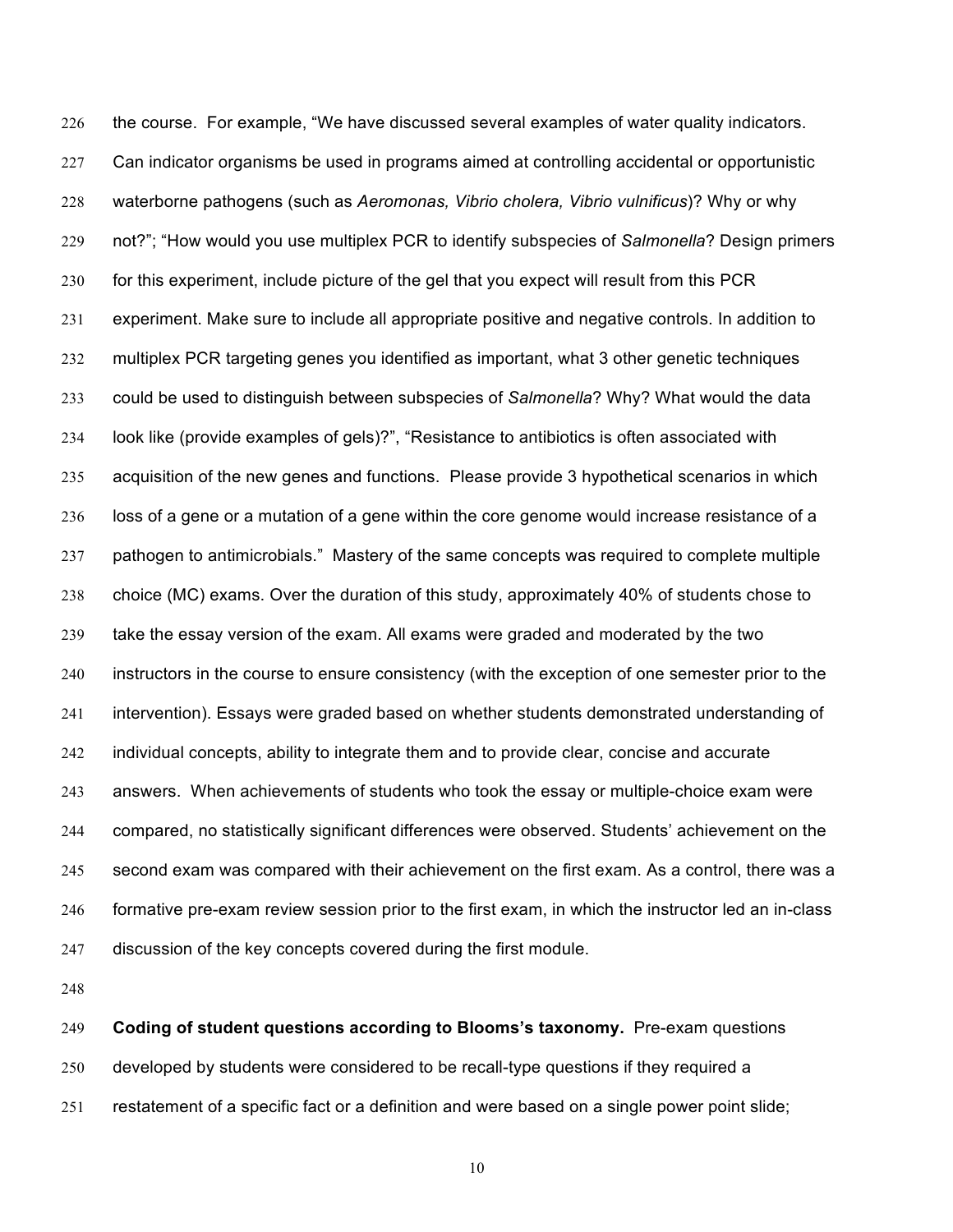comprehension questions required basic understanding of at least two different concepts, and were often exemplified by simple analogies; application questions involved basic case study analyses, data interpretation or calculations; analysis and synthesis questions required original analysis of complex data.

 **Activity satisfaction questionnaire.** Upon completion of the semester, we administered a questionnaire, which aimed to determine which factors (such as clarity of the assignments, recognition of students' contributions, appropriateness of guidance by the course instructors, relevance of the assignment) correlated with the overall satisfaction with the activity. Students answered questions by assigning either 1 (strongly disagree) or 5 (strongly agree) to each question. Participation in the questionnaire at the end of the course was voluntary, and students received extra credit points for filling it out. Eighty seven students completed this post-activity questionnaire consisted of 11 questions. In order to measure factors associated with the 265 student satisfaction with the intervention, linear regressions of each question correlated with the overall satisfaction was performed. Statistical analysis was carried out with JMP (SAS) software package.

 **Statistical analysis to assess the impact of the pre-exam activity on student achievement.** Individual student grades were converted into percentages and three tests were performed: 1) A one-way ANOVA across cohorts was inferred to determine differences in mean grades on Exam 272 1, the pre-exam and Exam 2, and in changes between Exams 1 and 2. 2) A quintile regression analysis to identify differential effects of the pre-test and Exam 1 performance among different groups of grades in Exam 2. In other worlds, the quintile analysis allowed us to identify to what extent students grouping into different grades (0-20%, 20-40%, 40-60%, 60-80% and 80-100%) were affected by the implementation of the activity. To test for differences in the performance of cohorts in Experiment 1 on each exam (Exam 1, pre-exam, and Exam 2) a one-way ANOVA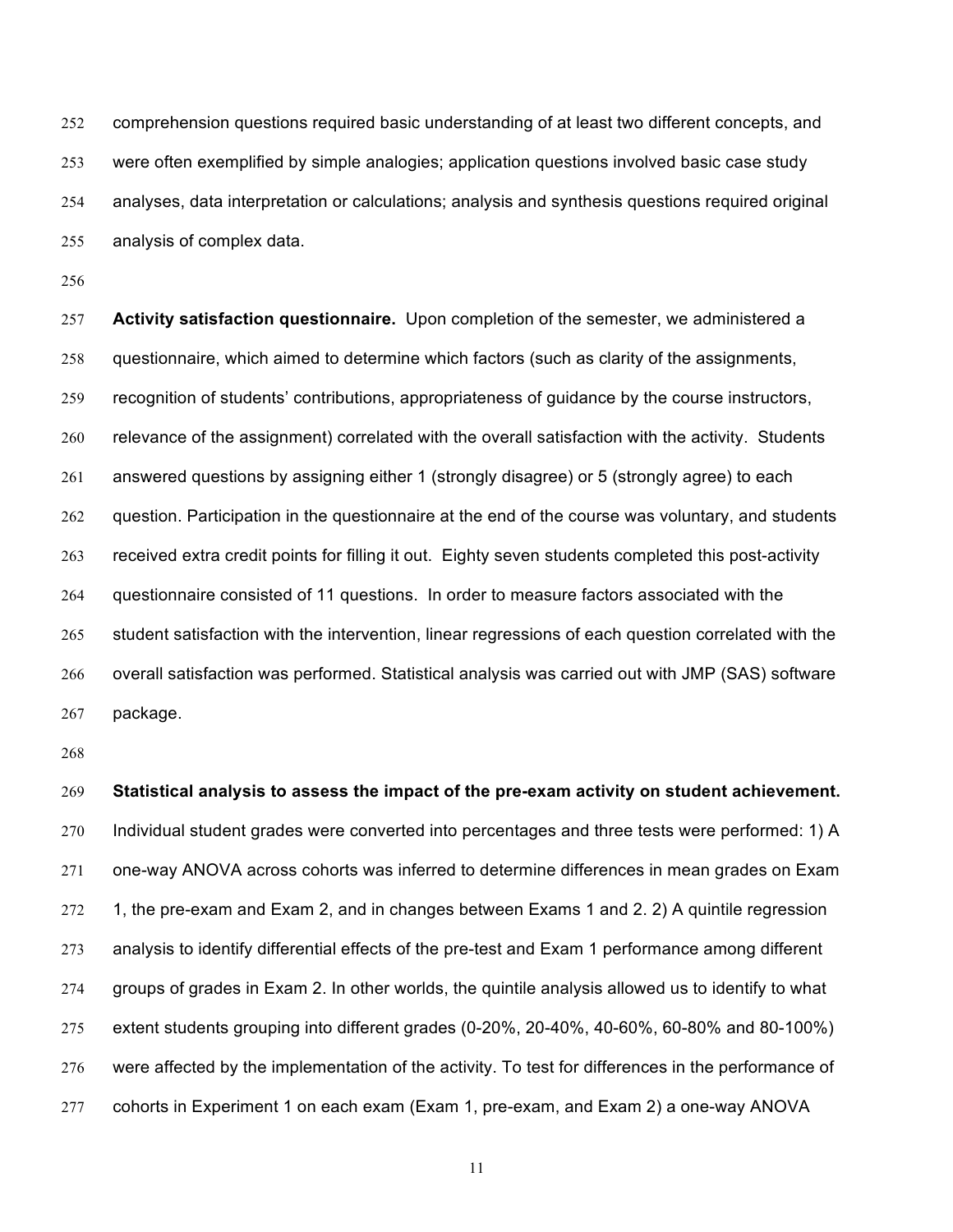was performed on the mean of the grades and on the differences between grades on Exam 2 and grades on Exam 1. To check for the effects of the pre-test among different groups of grades, a quintile regression has been performed including both pre-test and grades on the Exam 2. Statistical analyses were carried out in R and JMP (SAS) software package. While preliminary analyses of the data were carried out by the course instructors, final analyses presented in this paper were conducted by the individuals who were not associated with the study design or course instruction.

- 
- 

### **Results**

 *Quality of student-generated pre-exam questions.* Prior to completing the assignment, students were introduced to Bloom's Taxonomy of Learning and were given specific instructions on what pre-exam questions would be accepted for full credit. Only approximately 15% of the questions submitted by students were simple recall-type questions. The majority of the questions engaged higher levels of learning. Approximately 35% of the questions were scored as comprehension-type questions, 28% were scored as application, 20% were analysis and the rest were synthesis-type questions, according to Bloom's Taxonomy. For example, Q1 (Table 1) required that students were able to recall definition of "fecal coliform", analyze composition of the xylose lysine deoxycholate (XLD) medium and deduce how fecal coliforms would behave when plated on XLD agar. Construction of Q2 and Q3 required comprehension of the topics discussed under Fundamentals of Microbial Evolution, using examples from the instructor's presentations on common food- and waterborne pathogens as well as indicators of water quality. To design Q4, students had to recall that *S. bongori* carries *Salmonella* Pathogenicity Island 1 (discussed in Evolution of Enteric Pathogens) and synthesize it with the information discussed under Virulence Mechanisms. Virulence of *S. bongori* was not an explicit topic that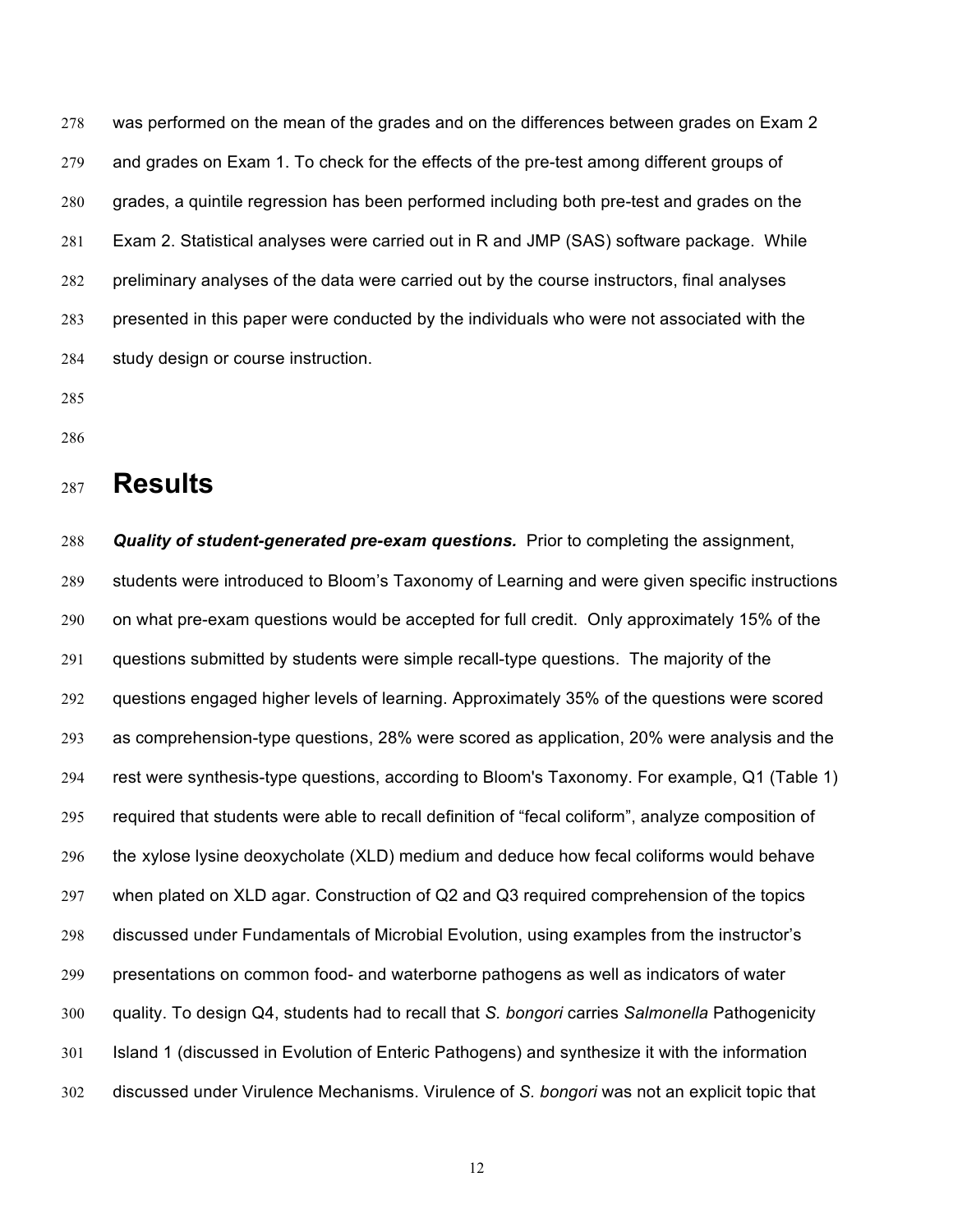was discussed in class.

 Because majority of students in this course were on the pre-med track, they used this as an opportunity to apply information they learned throughout the course to what was discussed in this course and in other classes they have taken (see, for example Q5 and Q6). Construction of these questions required comprehension of the mechanisms of action of antibiotics (discussed in this course under Antibiotics: Mechanisms of Action and Resistance) as well as the instructor's presentation Pathogens As Prey and a number of concepts discussed under Quorum Sensing, and a presentation on Detection of Waterborne Pathogens. Students were specifically instructed that stems of questions had to be based on the material covered in the second module of the course, and questions that could have been answered without taking the course were not accepted for credit.

 We note that analogies represented a significant number of questions designed by students (over 22% overall). Analogy questions designed by students clearly represented higher levels of learning (for example, Q7 and Q8). Of these two questions, Q7 was not accepted for full credit because it was based on the same power point slide in the instructor's presentation on Quorum Sensing. Q8 demonstrated synthesis of topics discussed under Pathogens As Prey and introductory presentations on the life cycle of waterborne human pathogens.

#### *Impact of the pre-exam activity on student achievement.*

 The first hypothesis tested with this study was that student achievement on an exam would be improved by constructing pre-exam questions before Exam 2. Student achievement on this pre- exam assignment (construction of exam questions) averaged 89.56±14.16%, 98.24±4.12%, and 96.60±7.37%, for 2010, 2011 and 2012 respectively (Table 2). No significant differences in 328 student achievement on the pre-exam were observed over the three years  $(F = 2.12, p=0.125)$ .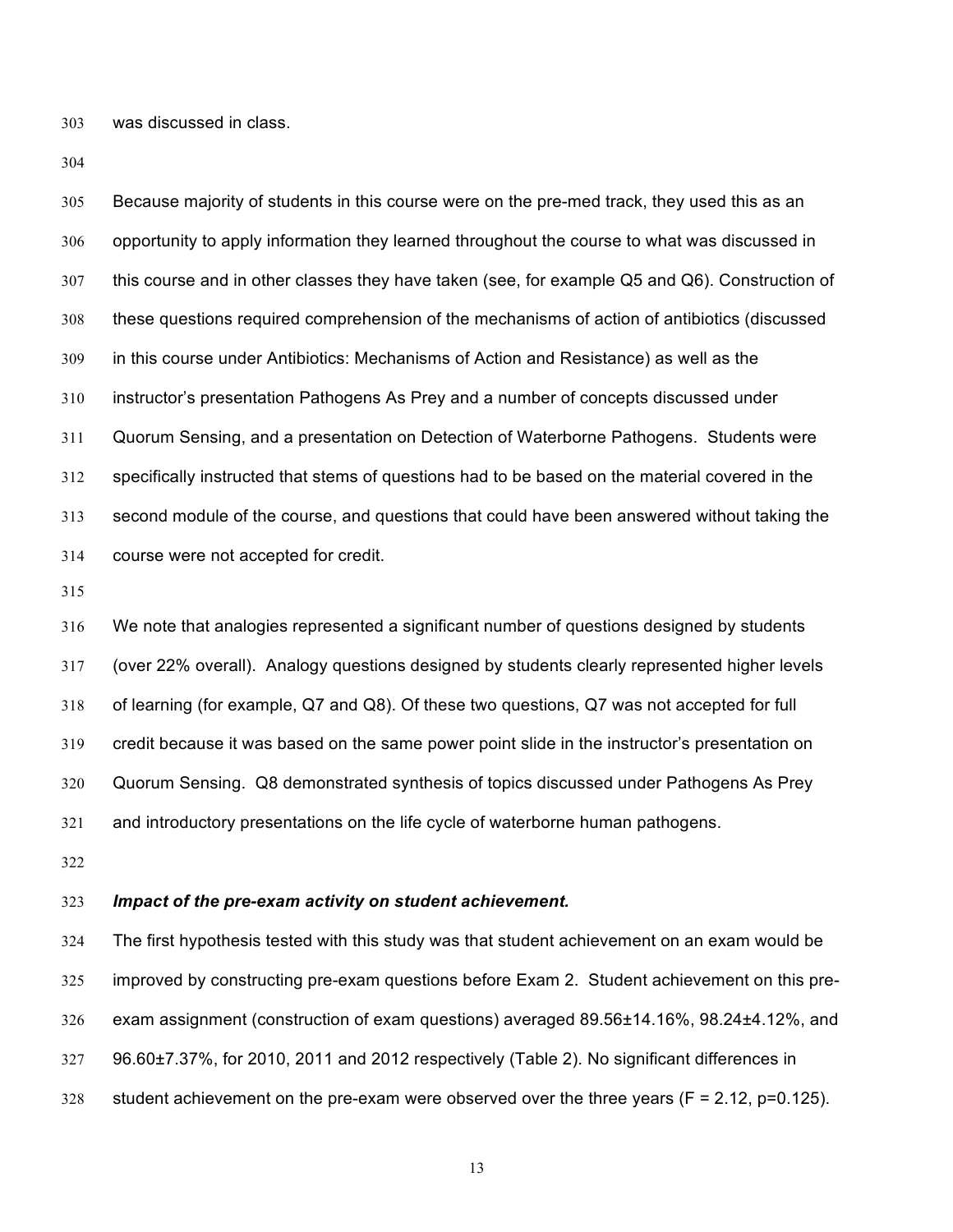Following the intervention from 2010 to 2012, average grade on the post-intervention exam increased by 7.44%.

 On Exam 1, which was administered following an in-class discussion of topics covered prior to the exam, but without the intervention, the four-year average was 78.70% (Table 2, Figure 2A). 334 No differences in students' performance were observed for Exam 1 (F=0.67, p=0.575) in the 4 years of observations (Figure 2 and Table 2).

 The three-year average on the second exam, administered following the intervention, which involved development, submission and discussion of the student-generated questions, was 86.58±12.86% (Figure 2 B). There were no statistically significant differences in student achievement on the second exams over the three years when the intervention was implemented (86.46±10.38%, 86.42±11.66%, and 86.86±16.56% in 2010, 2011 and 2012, respectively). Student achievement on the same exam in 2009 (when students did not submit pre-exam questions prior to the second exam) was significantly lower than in the years when the intervention was implemented (Figure 2 B). When comparing students' performance on Exam 2, the average grade in 2010-2012 (when the pre-exam was carried out) was statistically higher than the average grade in 2009 (when no pre- exam was performed) (F=4.84, p=0.003) (Figure 2, B). The change in performance between Exam 1 and Exam 2 (see Exam2-Exam1 column, Table 2) also shows a significantly greater improvement for the 2010-2012 cohorts than for the 2009 cohort (F=4.90, p=0.003). An additional control experiment was carried out in 2015. Students were instructed to design multiple choice questions as in the Experiment 1 prior to the third (final, and not the second) exam. This was done to address the possibility that the differences in learning gains observed on the second exam during previous years were due not to an intervention but due to the inherent relative "easiness" of the material covered during the second module or due to some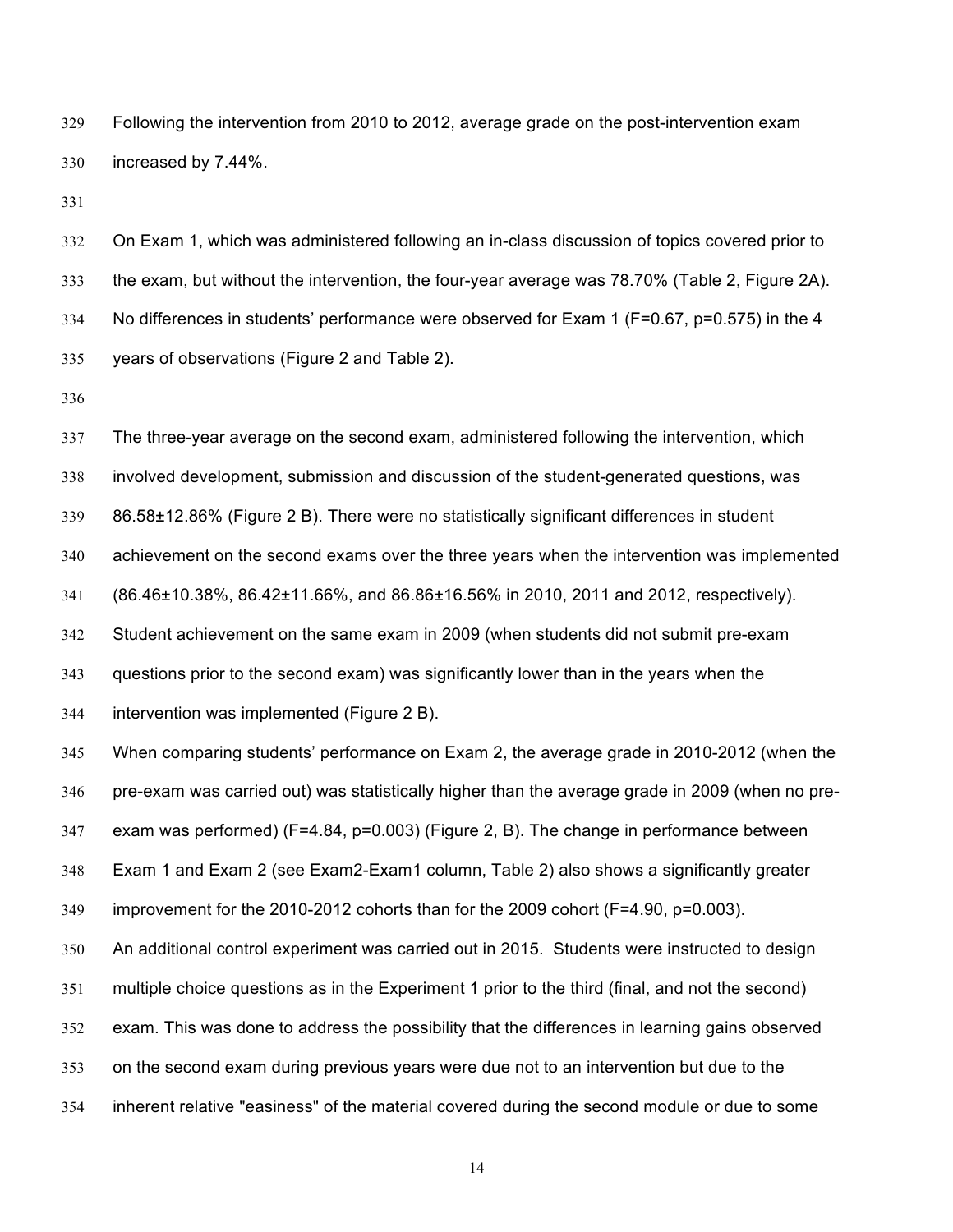other factors that may be associated with the particular timeframe during the spring semester. The grades for the second exam were used as a control for all the years, in which the students were asked to write the pre-exam questions before the second exam. When grades from Exams 2 where compared along the years, the two years (2009 and 2015) in which the pre- exam was not implemented were significantly lower (p=0.001) when compared with the years in which the intervention was implemented (Figure 2 B), thus indicating that learning gains on the second exam were most likely due to the intervention, and not to other factors.

 Despite the fact that the intervention (construction and discussion of the pre-exam questions) appears to have been associated with a significant increase in student learning gains, there was no correlation between points earned for the design of the pre-exam questions and their grade on the second exam (p*=*0.198).

 Quintile regression was also performed in order to measure to what extent the implementation of the pre-exam affected each quintile of the grades (0 to 100%). In the quintile regression for each unit, an increase in student performance on the second exam varied by quintile. Interestingly when the pre-test was used, a significant improvement in student achievement on

Exam 2 was observed.

 It is important to point out that not all students benefited equally from this activity (Table 3). 375 Based on the student achievement on the first exam, ninety-nine students participating in the study were divided into five quintiles to track their improvement. Following the intervention, six out of nine students in the second quintile (20-40%) improved their scores on the second exam on an average of 6.88% percentage points. Students who were in the fourth quintile based on the results of the first exam demonstrated the highest achievement (measured as a score on the 380 second exam). Students in the  $4<sup>th</sup>$  quintile (60% to 80% of correct answers), twenty-nine out of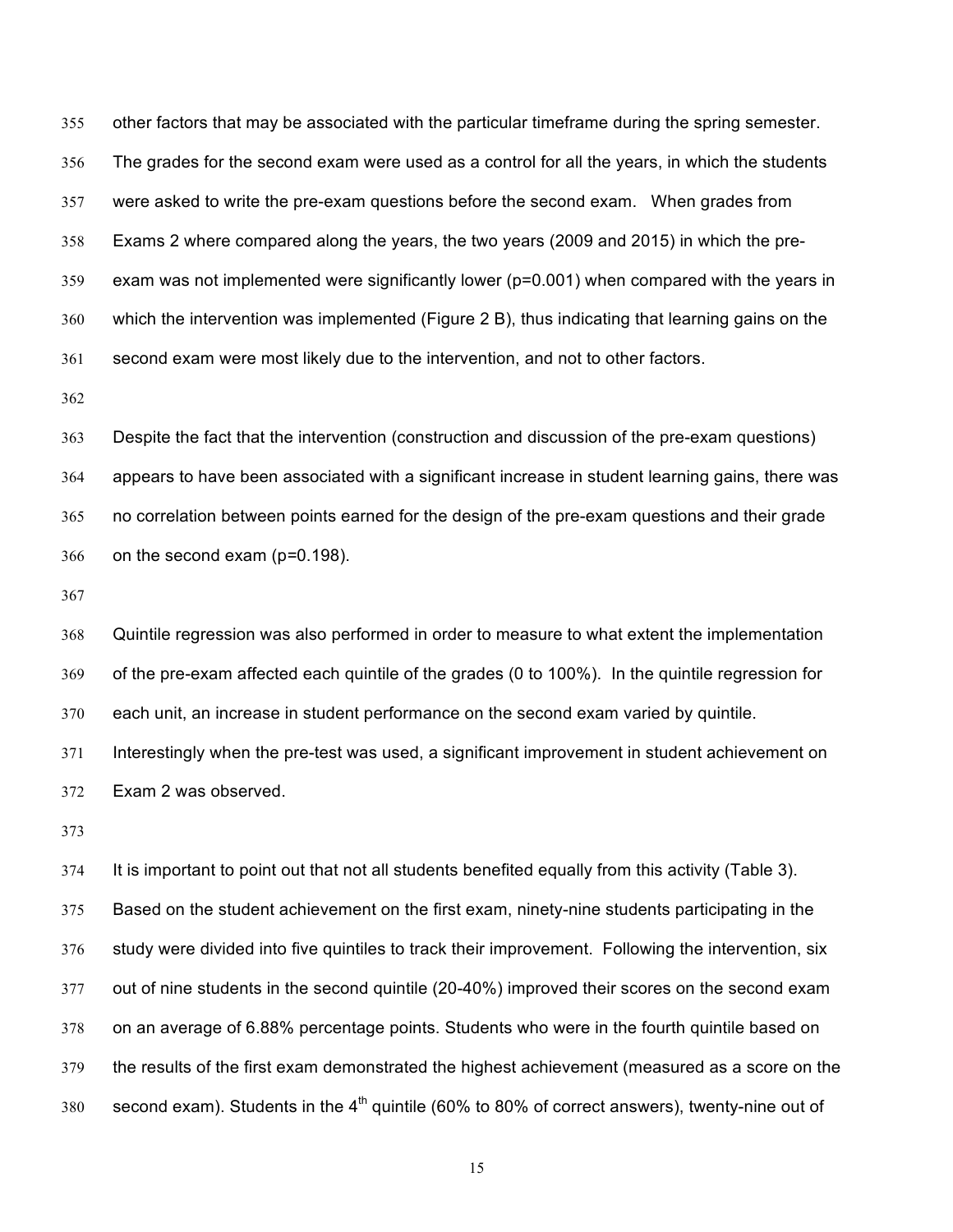thirty-eight students improved their performance on an average by 12.37% percentage points. Finally, of the students who were within the top (fifth) quintile (from 80% to 100% of correct answers on the first exam), thirty-one students out of fifty-two improved their performance by an average of 10.88% percentage points (Table 3).

 *Factors associated with the student satisfaction with the intervention*. In order to assess the impacts of the intervention (construction and discussion of the multiple-choice pre-exam questions), students were surveyed on how they felt their contributions were received. Students were given a questionnaire consisting of 11 questions (Table 4) upon completion of the course. We wanted to determine whether students felt that the assignment was clear, challenging and relevant, whether they have received the appropriate level of guidance, whether their contribution was properly recognized. Overall, study participants felt that construction of the pre-exam questions was a rewarding experience (3.9/5.0, Table 4), despite the fact that they were generally unsure that this activity would be relevant in their future careers (Table 4). Whether or not rules of the assignment were clear, appropriateness of instructor's guidance, 397 proportionality of earned points to the investment of energy, relevance of the experience to the future career, recognition of the student's investment by the instructor all had a statistically significant correlation with the overall satisfaction with the assignment (Table 4). Nevertheless, 400 the  $r^2$  values for all of these correlations were low, with the relevance to the future career, instructor recognition and the proportionality of the investment to the overall grade having the strongest impact on the overall satisfaction with the assignment (Table 4). 

## **Discussion**

As instructors retreat from relying on lectures as a main instructional tool to adopt more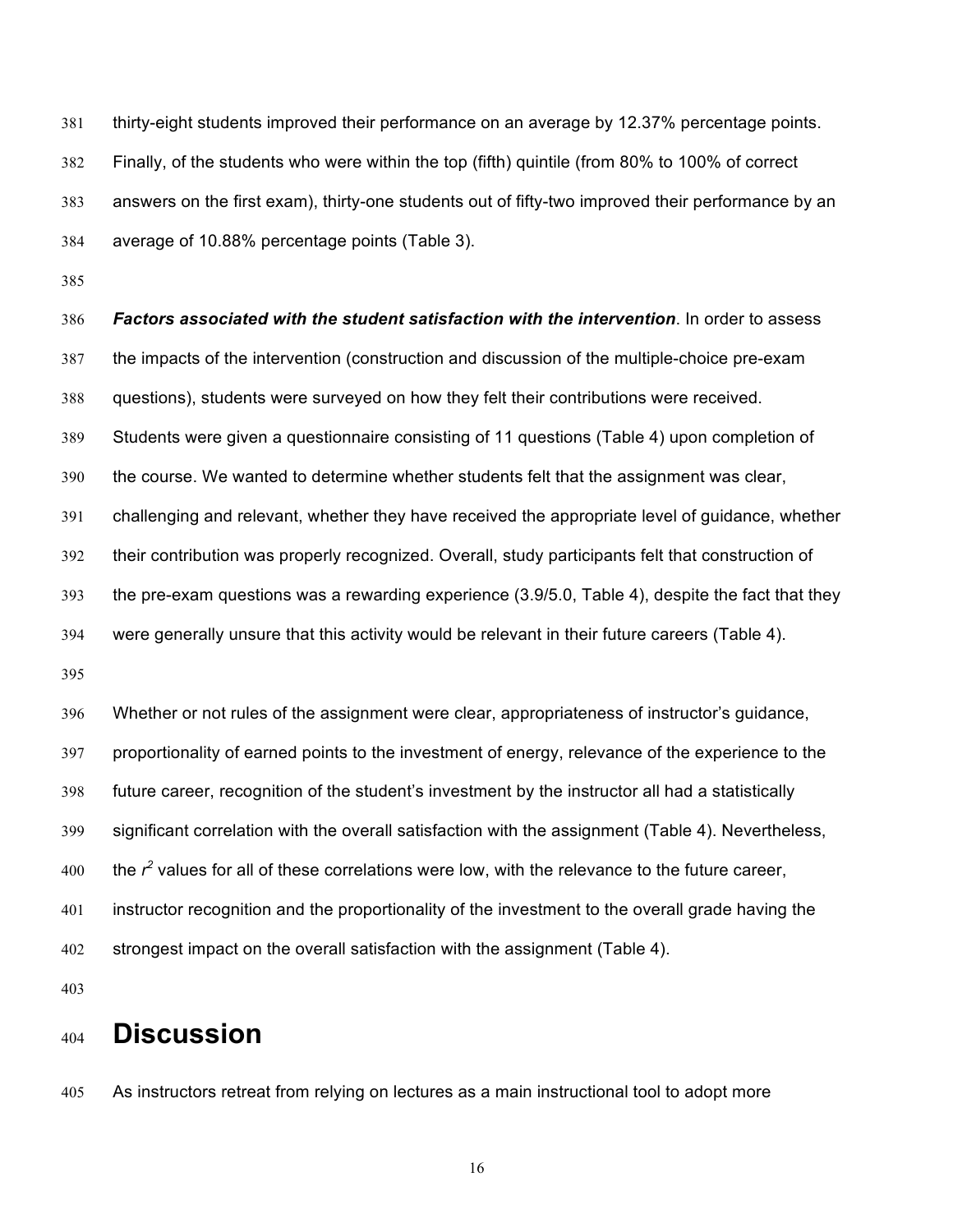participatory strategies, student-centered educational models are becoming more wide-spread. In a classroom, whether traditional or flipped, testing remains an important component of the educational process and institutional assessment. Beneficial effects of testing on long-term retention of knowledge have been well documented (Brame and Biel 2015; Jacoby and others 2010; Kang and others 2007; Kromann and others 2011; McDaniel and others 2007; van Gog and Sweller 2015). Learning gains are observed even when students attempt to answer questions, but either fail to answer them correctly or do not receive timely feedback (Kornell 2014; Richland and others 2009). It is hypothesized that attempting to answer questions activates cognitive networks, potentially allowing retrieval of related content and identifying the need for related information (Richland and others 2009).

 Exams and quizzes are stress- and anxiety-inducing activities (Nguyen and McDaniel 2015) and references therein), and benefits of test-enhanced learning maybe gender-biased (Kromann and others 2011). Furthermore, poorly constructed multiple-choice pre-exams with implausible alternative answers do not result in meaningful learning gains (Bjork and others 2015). Frequent quizzes may also be seen by students as an attempt to assert (or even usurp) authority by the instructor, and thus undermine development of the student-centered participatory classroom. To reduce the levels of stress and anxiety associated with exam-taking, instructors have experimented with ungraded pop quizzes (Khanna 2015), peer-graded quizzes (Coppola and Pontrello 2014) and also "flipped exams", in which students work collaboratively to solve exam questions (Lujan and DiCarlo 2014). Clearly, engaging students into an active learning process can take different forms.

 When the benefits of testing were further dissected, several hypotheses (e.g., elaborative retrieval and transfer-appropriate processing theories, retrieval induced facilitation, unspecific-goal perspective) attempted to explain its cognitive benefits (Carpenter 2009; Carpenter and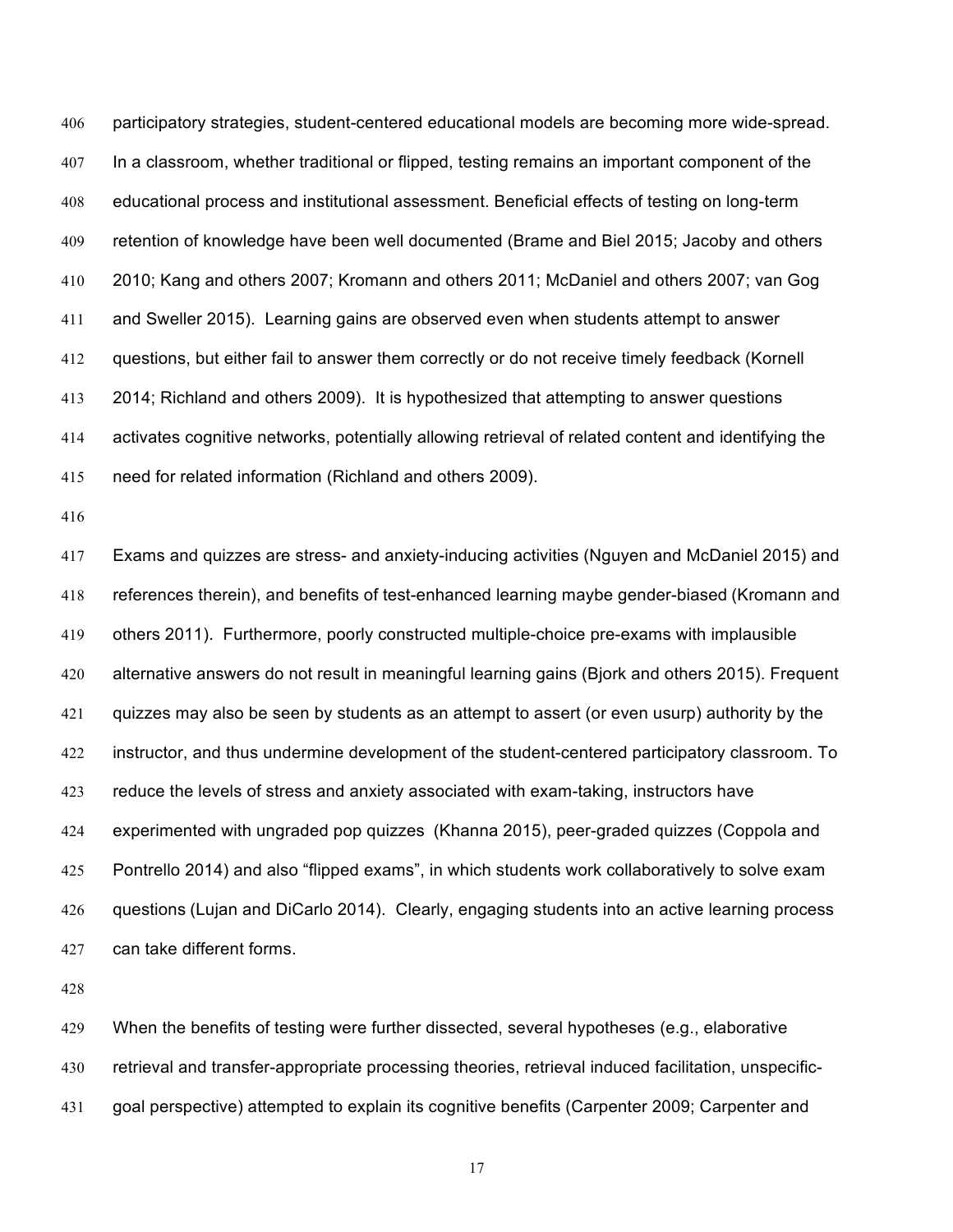DeLosh 2006). According to the elaborative retrieval hypothesis, activation of the elaborative semantic networks (especially when presented with weak cues) during the retrieval process improves long-term retention. Thus, the elaborative retrieval hypothesis postulates that the intensity of mental effort invested during the intervention phase accounts for the gains of testing (Carpenter 2009; Carpenter and DeLosh 2006). Furthermore, follow-up studies showed that it was the mental effort *per se* involved in the retrieval of the information during the intervention (intermediate test) that accounted for much of the gains (Endres and Renkl 2015). Bjork and others (2015) agree and highlight the need for a certain level of "desirable difficulty" for the intermediate testing to result in increased recall (Bjork and others 2015). Therefore, it is reasonable to hypothesize that benefits of the testing may be obtained from any activity requiring high mental effort. Therefore, with this study, we tested to what extent student learning outcomes are improved by engaging students in developing pre-exam questions. 444 In this study, the best learning gains were obtained by students in the 4<sup>th</sup> quintile (Table 3, who earned between 60% and 80% on the first exam, prior to the intervention). This cohort consisted of students who improved their grade by 12.37% compared with the year when the intervention was not implemented. While encouraging, we note that other studies report that a variety of customized educational experiences tend to benefit weakest students (Nalliah and Allareddy 2014).

 Engaging students with developing multiple-choice questions is not entirely novel. The benefits of the activity obtained in this study are significantly higher than those reported previously. In previous studies carried out in several institutions and in courses covering diverse STEM disciplines, student learning gains from the question development activities were modest and/or inconsistent (Hardy and others 2014; Rhind and Pettigrew 2012). In analyzing designs of these studies (Hardy and others 2014; Rhind and Pettigrew 2012), several commonalities became apparent: students were asked to develop a limited number of questions (up to 5), quality of the submitted questions was not monitored and, when, evaluated, student-generated questions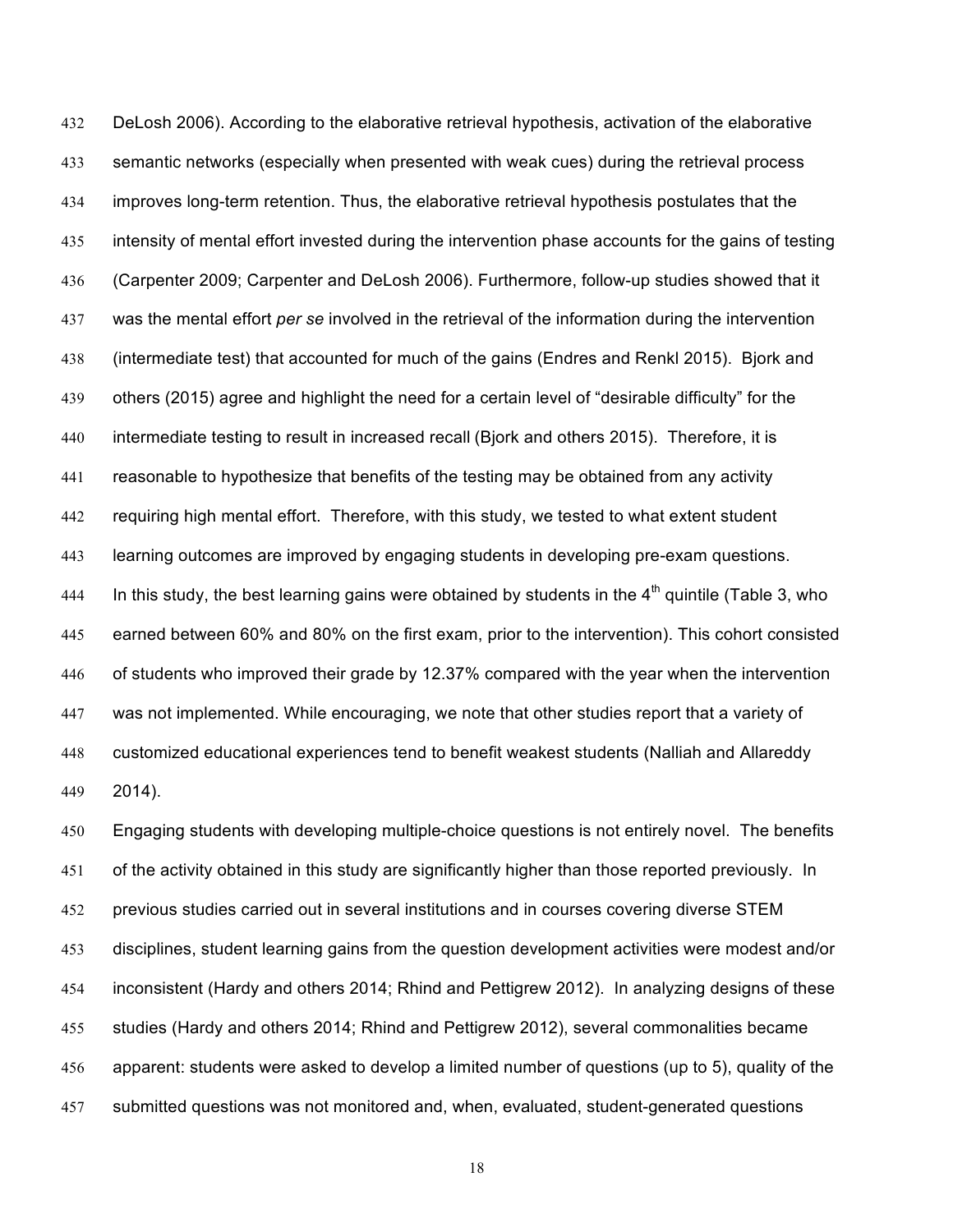represented lower levels of Bloom's Taxonomy of Learning. Therefore, in this study, we provided detailed instructions on how to design questions that focus on testing higher levels of learning. We agree with the authors who suggest that the act of developing multiple-choice questions represents a higher order learning activity regardless of the complexity of the question (Chin and others 2002). It is also likely that multiple-choice questions that are more complex may lead to higher learning gains (Hardy and others 2014), since development of these questions requires a more significant mental effort ("desirable difficulty" (Bjork and others 2015). Therefore, it is reasonable to conclude that our requirement for students to develop multiple- choice questions targeting higher levels of learning is one of the main differences responsible for greater learning gains in this study compared to those of others (Hardy and others 2014; Rhind and Pettigrew 2012). The requirement that students design 20 questions spanning all topics covered during the period leading up to the test may have also ensured that a significant mental effort was involved in preparation for the exam.

 At least three other possibilities may account for the students' learning gains. First, Linton and others (2014) reported that writing exercises that focused on student comprehension of the material had a positive effect on student achievement on multiple-choice exams (Linton and others 2014). Second, approximately 75% of the questions on the actual exam were derived 476 from the questions submitted by the students. Considering that all questions submitted by students were posted on-line prior to the exam, one may suspect that students simply memorized all the questions and correct answers. We do not feel that this is likely given that the student pre-exam questions were posted without answers, and there were at least 600 questions in the test bank. It is doubtful that students memorized that many questions and answers. Another possible explanation for the increased learning gains is the notion of transfer- appropriate processing (Morris and others 1977). According to it, similarities between intervention (e.g., pre-exam questions) and the tests drive the testing effect. While this was not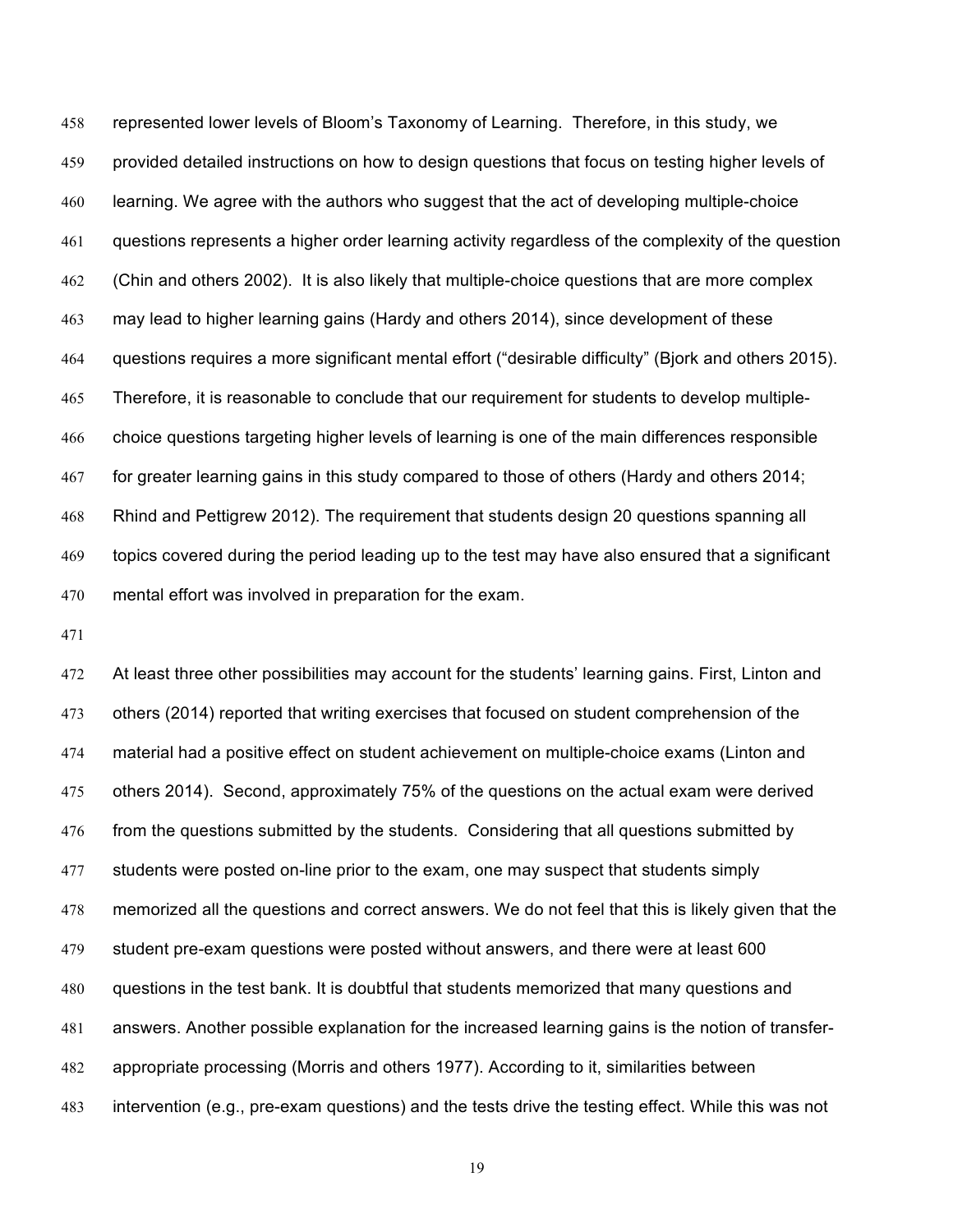specifically tested in this study, others found no experimental support for the transfer-

appropriate processing (Carpenter and DeLosh 2006; Endres and Renkl 2015).

 We note that similar learning gains were not observed in the two semesters in the years without the intervention. In fact, in the semesters without the intervention, students grades on the first exam was higher than on the second exam. Even though the course and module content were very similar over these years, the questions used on the first exam overlapped by only 50%, and there was negligible overlap in the questions used on the second exam over these years. Given differences in the exam content and presentation, we conclude that "vertical" comparisons (between the cohorts pre- and post-intervention) are less informative than "horizontal" comparisons (within the cohorts that either experienced or did not experience the intervention). Intervention in 2015 prior to the final, and not the second exam was pivotal in determining that the learning gains on the second exam following the intervention were due to the intervention itself, and not a host of other possibly confounding factors. Once the pre-exam activity was removed in 2015, learning gains on the second exam were lost, and the grades were similar to those achieved in 2009 when no intervention took place. The effect size between the control and treatments can be described as medium to large on the bases of calculated Cohen's *d* statistics.

 Concluding, to being a valuable learning tool, design of the pre-exam questions was an activity that students enjoyed. We can easily envision this activity being incorporated in a variety of STEM courses.

### **Acknowledgements**

This research was support by USDA NIFA CRIS project 1007300 (FLA-SWS-005474).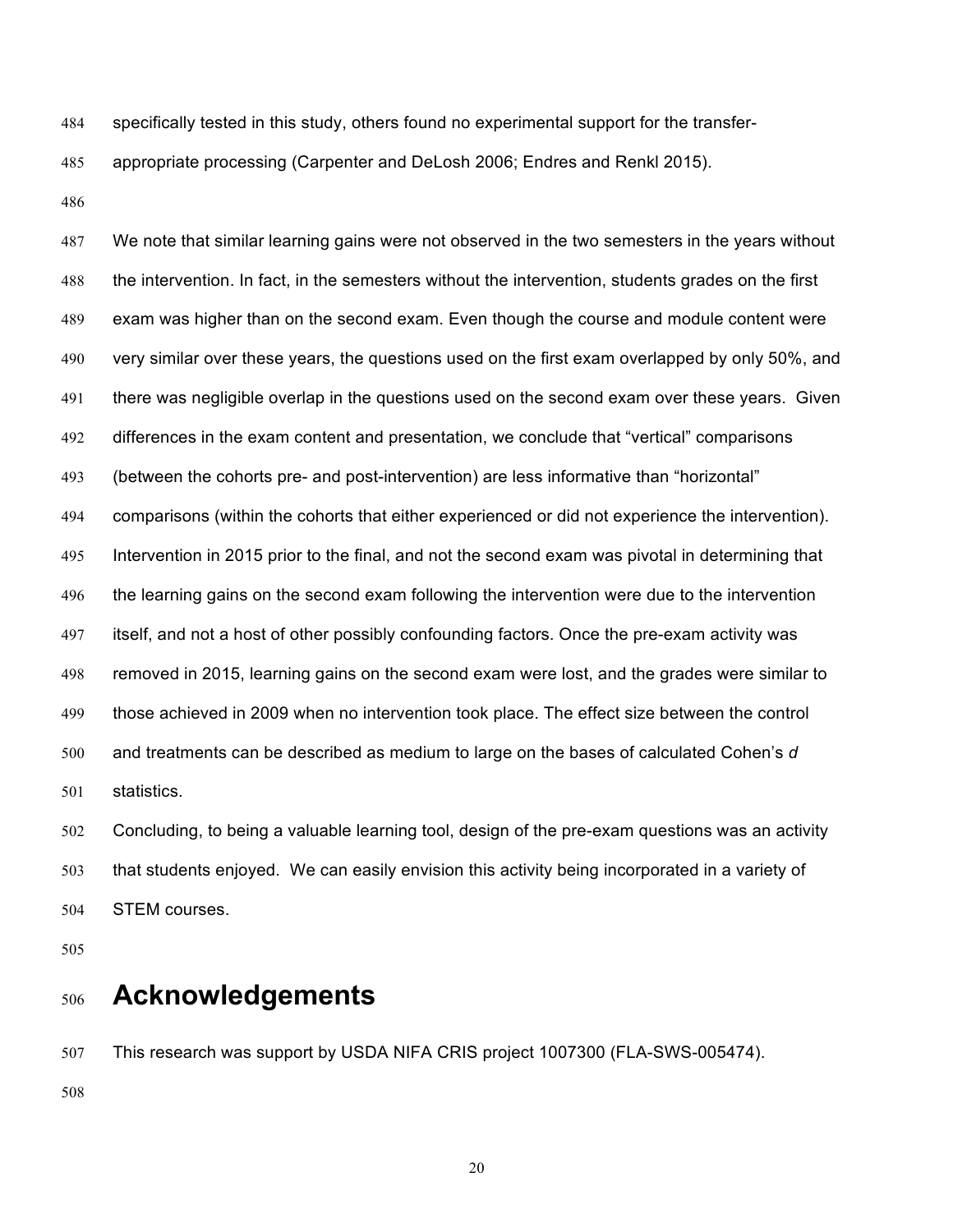- **Table 1.** Examples of Multiple-choice questions designed by students.
- **Table 2.** Mean (standard deviation) grades (expressed as percentage) in 2009-2012 and Anova results.
- **Table 3.** Quintile regression. Effect of implementation of the activity of on Exam 2.
- **Table 4.** Student evaluation of the construction of pre-exam questions.
- **Figure 1.** Assessments structure of the module during different years.
- **Figure 2.** Comparison of student performance on Exam 1 (control) and Exam 2 (following
- intervention). (A) Overall student achievement on the exam 1. Box plots include the lower and
- upper quartiles, lines within the box are the medians and whiskers indicate the degree of
- dispersion of the data. (B) Distribution of points earned by the students on exam 2. Box plots
- include the lower and upper quartiles, lines within the box are the medians and whiskers
- indicate the degree of dispersion of the data. Dots represent data outliers. Arrows show when
- the activity has been implemented or removed.
- 
- 
- 

### **References**

- 
- Bates SP, Galloway RK, Riise J, Homer D. 2014. Assessing the quality of a student-generated question repository. PRPER 10(2) doi:ARTN 020105
- Bjork EL, Soderstrom NC, Little JL. 2015. Can multiple-choice testing induce desirable
- difficulties? Evidence from the Laboratory and the Classroom. Am J Psychol 128(2):229-
- 239
- Bottomley S, Denny P. 2011. A participatory learning approach to biochemistry using student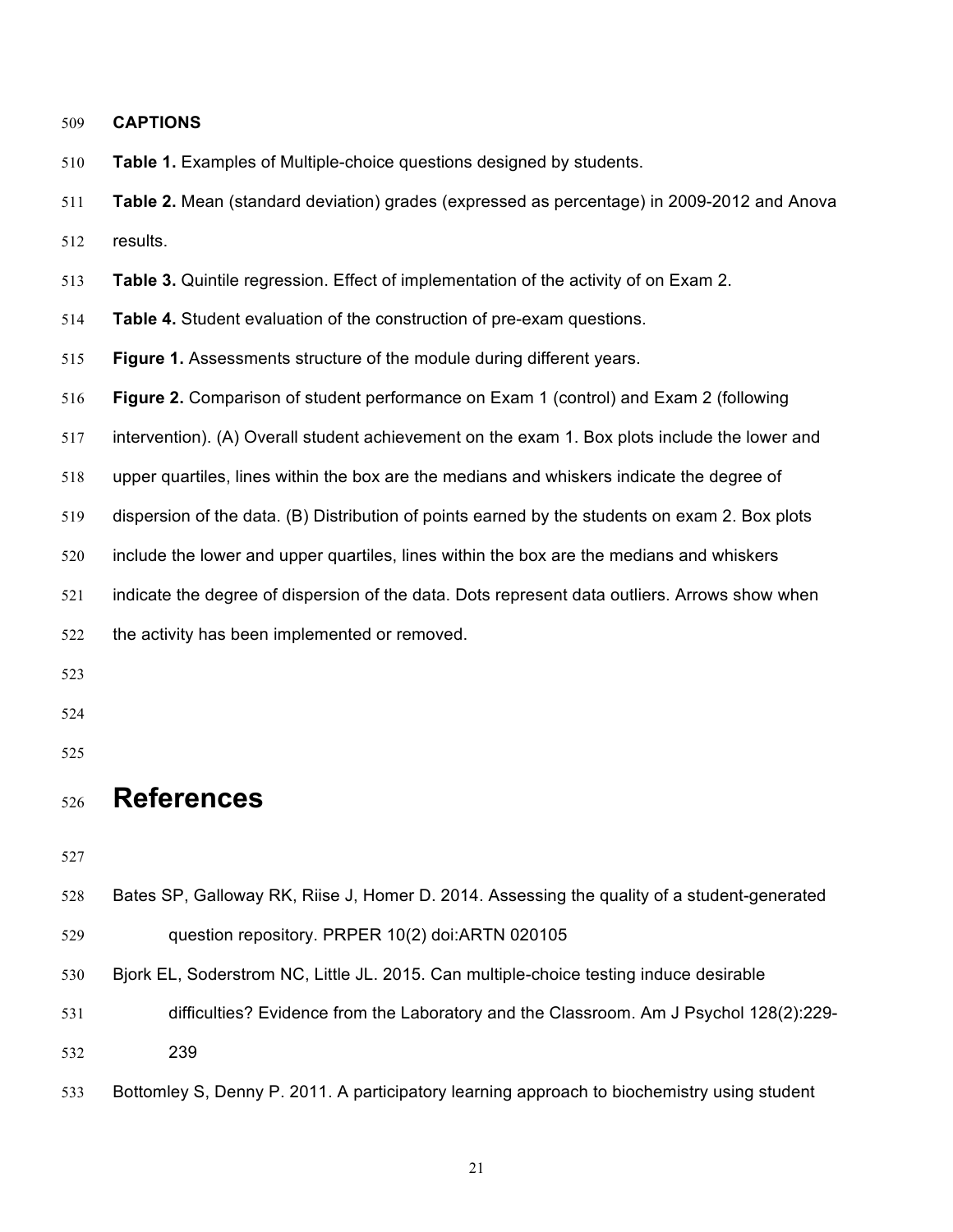| 534 | authored and evaluated multiple-choice questions. Biochem Mol Biol Edu 39(5):352-361           |
|-----|------------------------------------------------------------------------------------------------|
| 535 | Brame CJ, Biel R. 2015. Test-enhanced learning: the potential for testing to promote greater   |
| 536 | learning in undergraduate science courses. Cbe-Life Sci Edu 14(2)                              |
| 537 | Carpenter SK. 2009. Cue strength as a moderator of the testing effect: the benefits of         |
| 538 | elaborative retrieval. J Exp Psychol Learn Mem Cogn 35(6):1563-9                               |
| 539 | Carpenter SK, DeLosh EL. 2006. Impoverished cue support enhances subsequent retention:         |
| 540 | support for the elaborative retrieval explanation of the testing effect. Mem Cognit            |
| 541 | 34(2):268-76                                                                                   |
| 542 | Chin C, Brown DE, Bruce BC. 2002. Student-generated questions: a meaningful aspect of          |
| 543 | learning in science. Int J Sci Edu 24(5):521-549                                               |
| 544 | Coppola BP, Pontrello JK (2014) Using errors to teach through a two-staged, structured review: |
| 545 | peer-reviewed quizzes and "What's Wrong With Me?". J Chem Edu 91(12):2148-2154                 |
| 546 | Draper SW. 2009. Catalytic assessment: understanding how MCQs and EVS can foster deep          |
| 547 | learning. B J Edu Technol 40(2):285-293                                                        |
| 548 | Endres T, Renkl A. 2015. Mechanisms behind the testing effect: an empirical investigation of   |
| 549 | retrieval practice in meaningful learning. Front Psychol 6:1054                                |
| 550 | Foos PW. 1989. Effects of student-written questions on student test performance. Teach         |
| 551 | Psychol 16(2):77-78                                                                            |
| 552 | Glover JA. 1989. The testing phenomenon - not gone but nearly forgotten. Journal of Edu        |
| 553 | Psychol 81(3):392-399                                                                          |
| 554 | Hardy J, Bates SP, Casey MM, Galloway KW, Galloway RK, Kay AE, Kirsop P, McQueen HA.           |
| 555 | 2014. Student-generated content: enhancing learning through sharing multiple-choice            |
| 556 | questions. Internat J Sci Edu 36(13):2180-2194                                                 |
| 557 | Jacoby LL, Wahlheim CN, Coane JH. 2010. Test-Enhanced Learning of Natural Concepts:            |
| 558 | Effects on Recognition Memory, Classification, and Metacognition. J Exp Psychol Learn          |
| 559 | Mem Cogn 36(6):1441-1451                                                                       |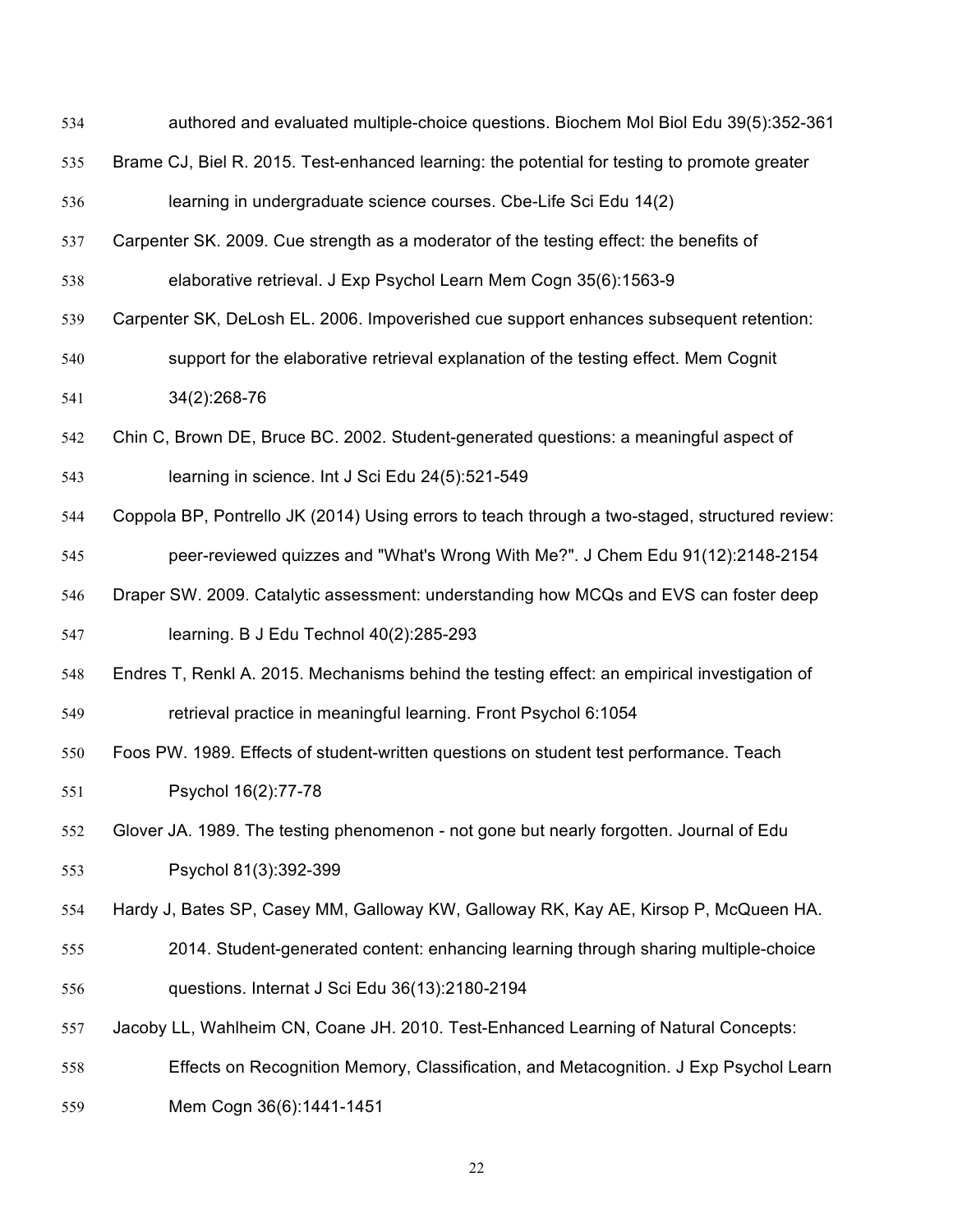| 560 | Kang SHK, McDermott KB, Roediger HL. 2007. Test format and corrective feedback modify the   |
|-----|---------------------------------------------------------------------------------------------|
| 561 | effect of testing on long-term retention. E J Cogn Psychol 19(4-5):528-558                  |
| 562 | Karpicke JD, Roediger HL. 2008. The critical importance of retrieval for learning. Science  |
| 563 | 319:966-968                                                                                 |
| 564 | Khanna MM. 2015. Ungraded pop quizzes: test-enhanced learning without all the anxiety.      |
| 565 | Teach Psychol 42(2):174-178                                                                 |
| 566 | Knight JK, Wood WB. 2005. Teaching more by lecturing less. Cell Biol Educ 4(4):298-310      |
| 567 | Kornell N. 2014. Attempting to answer a meaningful question enhances subsequent learning    |
| 568 | even when feedback is delayed. J Exp Psychol Learn Mem Cogn 40(1):106-114                   |
| 569 | Kromann CB, Jensen ML, Ringsted C. 2011. Test-enhanced learning may be a gender-related     |
| 570 | phenomenon explained by changes in cortisol level. Med Edu 45(2):192-199                    |
| 571 | Linton DL, Pangle WM, Wyatt KH, Powell KN, Sherwood RE. 2014. Identifying key features of   |
| 572 | effective active learning: the effects of writing and peer discussion. Cbe-Life Sci Edu     |
| 573 | 13(3):469-477                                                                               |
| 574 | Lujan HL, DiCarlo SE. 2014. The flipped exam: creating an environment in which students     |
| 575 | discover for themselves the concepts and principles we want them to learn. Adv Physiol      |
| 576 | Edu 38(4):339-342                                                                           |
| 577 | McDaniel MA, Anderson JL, Derbish MH, Morrisette N. 2007. Testing the testing effect in the |
| 578 | classroom. E J Cogn Psychol 19(4-5):494-513                                                 |
| 579 | Mcdaniel MA, Fisher RP. 1991. Tests and test feedback as learning sources. Cont Edu Psychol |
| 580 | 16(2):192-201                                                                               |
| 581 | McLaughlin JE, Roth MT, Glatt DM, Gharkholonarehe N, Davidson CA, Griffin LM, Esserman      |
| 582 | DA, Mumper RJ. 2014. The flipped classroom: a course redesign to foster learning and        |
| 583 | engagement in a health professions school. Acad Med 89(2):236-43                            |
| 584 | Morin KH. 2014. Fostering student accountability for learning. J Nurs Edu 53(10):547-548    |
| 585 | Morris CD, Bransford JD, Franks JJ. 1977. Levels of processing versus transfer appropriate  |